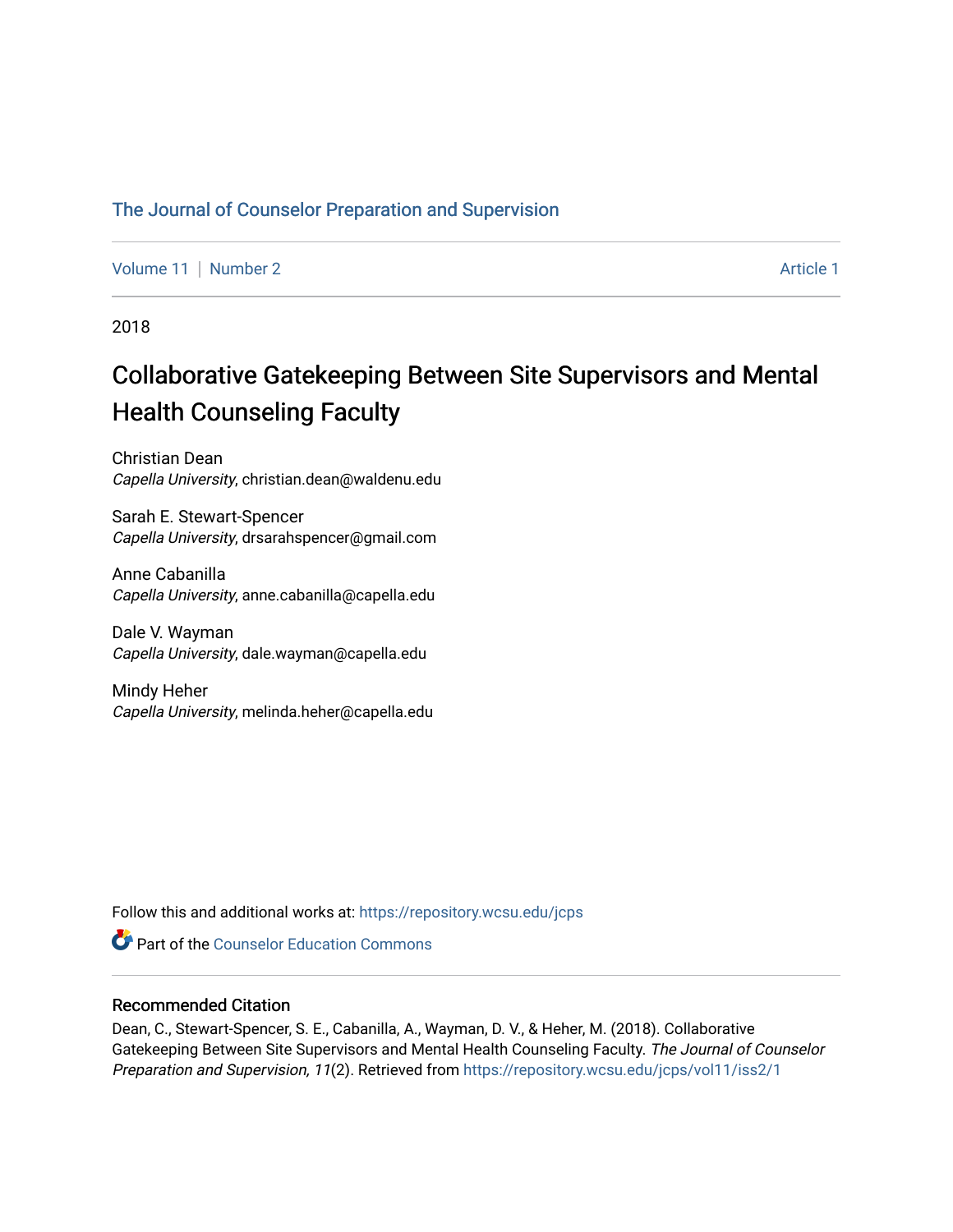# Collaborative Gatekeeping Between Site Supervisors and Mental Health Counseling Faculty

# Abstract

This study examined collaborative gatekeeping practices of CACREP-accredited (2001 and 2009 standards) mental health counseling programs and fieldwork site supervisors. A total of 28 programs participated in the study exploring site supervisor collaboration with fieldwork faculty when a problematic trainee is terminated, dismissed, or fired from a fieldwork site. Results indicate that a lack of clear policies for managing problem fieldwork trainees may leave counselor educators uncertain about appropriate follow-up actions. Recommendations for future studies include replicating this study using a larger sample size, studying this topic and population using qualitative methods, and surveying the perspective of site supervisors.

# Keywords

Counselor Education, Gatekeeping, Fieldwork, Site Supervisor

# Author's Notes

Correspondence concerning this article should be addressed to Christian J. Dean, now at Walden University, School of Counseling, christian.dean@mail.waldenu.edu.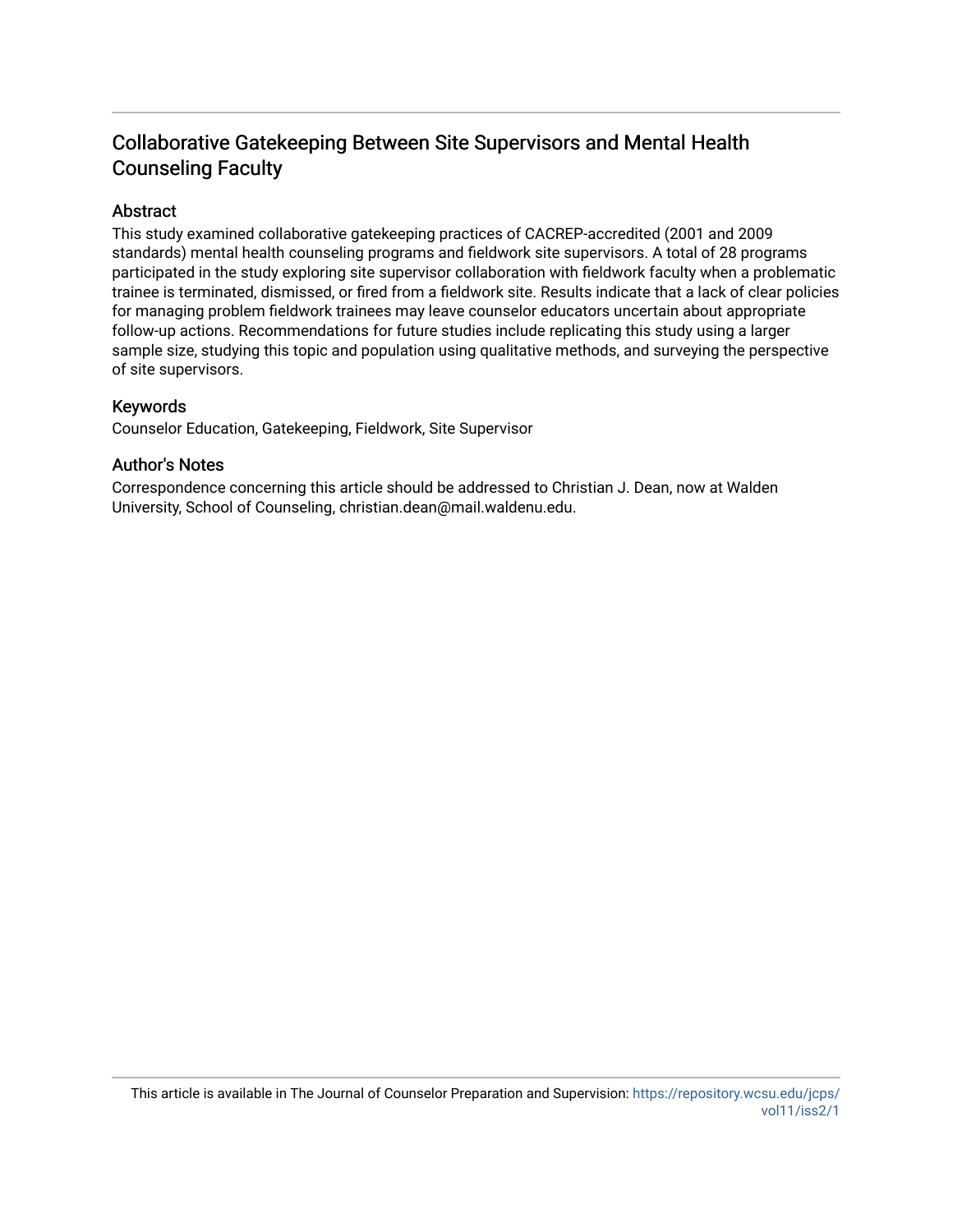Collaborative Gatekeeping Between Site Supervisors and Mental Health Counseling Faculty

Counselors who harm clients present a grave concern for counseling professionals and counselor educators. The American Counseling Association's Code of Ethics (2014) included updates to help reduce the chances of clients being harmed or endangered by counselors (Kaplan & Martz, 2014). The identification of ethical codes and training standards helps educators and supervisors identify their role in gatekeeping, which is often the first step to ensuring trainee readiness to work with clients. Counselor educators have an ethical duty to evaluate and monitor students' competencies as required by the Code of Ethics under the American Counseling Association (ACA, 2014, standard F.6.B), as well as the standards under the Council for Accreditation of Counseling and Counseling Related Programs (CACREP, 2009). Several codes under section F of the ACA Code of Ethics (2014) specifically address the importance of evaluating, monitoring, supervising, and addressing issues of problematic trainees. Shawn Spurgeon, of the ACA Ethics Revision Task Force, when interviewed by Kaplan and Martz (2014), highlighted the ACA Code of Ethics' (2014) increased emphasis on gatekeeping responsibility among counselor educators. Spurgeon (Kaplan & Martz, 2014) acknowledged, however, that in the past, guidelines and expectations have been limited and unclear. The ACA Code of Ethics (2014) aligned with the CACREP (2009) standards that required counselor education programs to assess the student's progress and determine appropriateness of the student to remain in the counseling program. If students are determined to be unfit for counseling practice, faculty members are required to transition them out of the program (CACREP, 2009, Section I, Standard P). The 2016 CACREP (2015) standards were released after the completion of the current study; however, the updated standards continue to align with the ACA Code of Ethics (2014). For example, the 2016 CACREP (2015) standards include language directing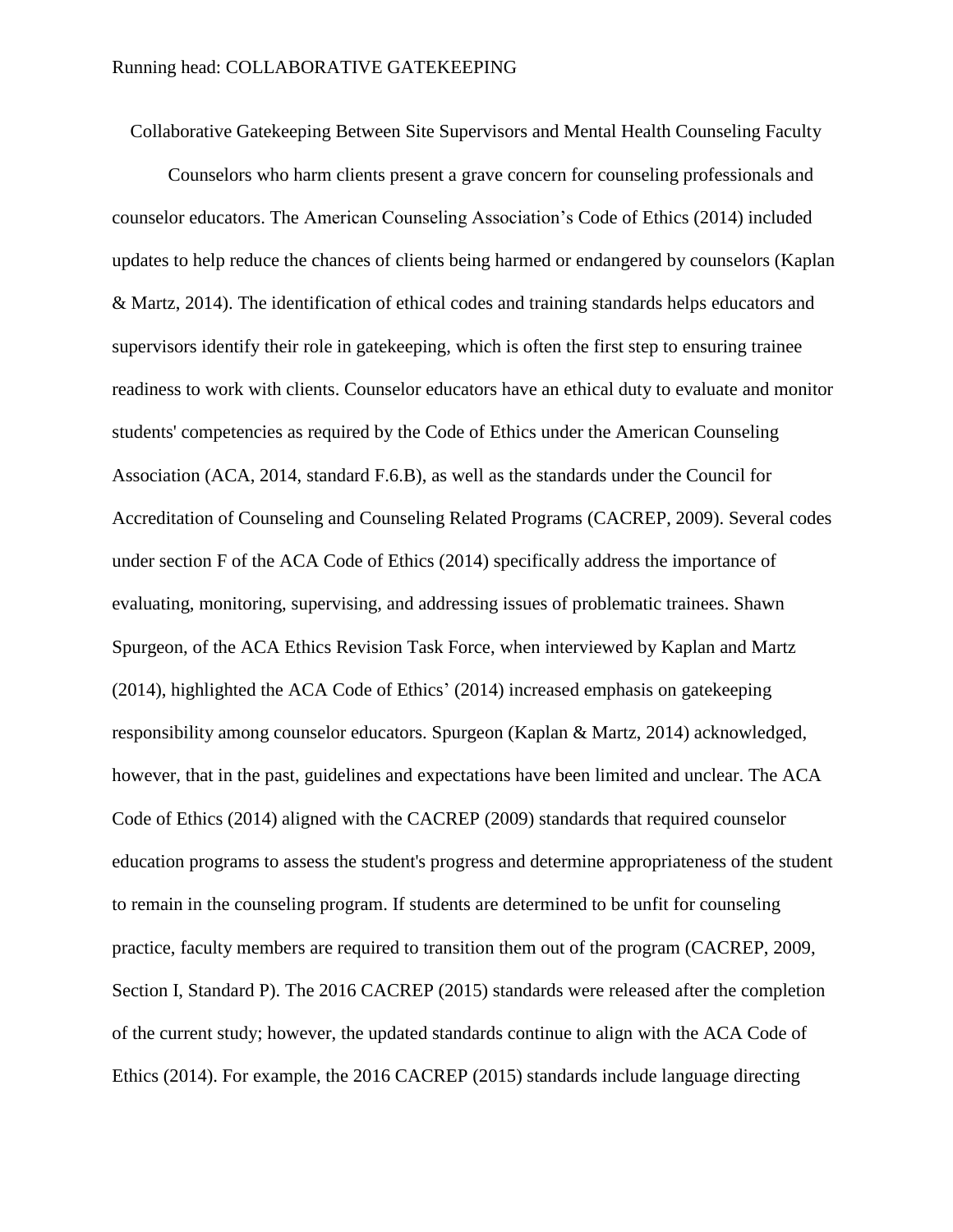counselor education programs to assess students "…in relation to retention, remediation, and dismissal" (Section 4, Standard H). Beyond the ethical and training requirements of gatekeeping, there is a concern that the consequences of not assisting problematic trainees with remediation could lead to eventual client harm. Unaddressed problematic trainees can result in what the literature refers to as "gate slippage" (Parker et al., 2014), and problematic trainees becoming problematic counselors who harm clients.

A review of the research and conceptual literature provided estimates from counselor education faculty of the percentage of problematic trainees within counselor education programs. Some estimates included 9% to 10% of the student population as problematic (Gaubatz & Vera, 2002, 2006). Interestingly, Gaubatz and Vera (2006) found that counseling students perceived 21.5% of their peers to be problematic trainees. Literature reviews associated with counselor trainee impairment also highlighted inconsistencies in how to address such concerns among programs (McCaughan & Hill, 2015; Swank & Smith-Adcock, 2014; Vacha-Haase, Davenport, & Kerwsky, 2004; Wilkerson, 2006). Several examples of terms used within the literature included deficient, unsatisfactory, inadequate, and problem students. The differences in terminology can be confusing and contribute to a lack of consistent identification and remediation of problems within the counselor education field (Wilkerson, 2006). Inconsistency in terminology may also have legal implications when formal concerns about counselor trainee deficiencies arise. Although Wilkerson (2006) suggested two different terms to identify different aspects of problematic trainees, problematic behaviors and impairment, the use of the term impairment may raise concerns. Kress and Protivnak (2009) encouraged the use of the term problematic instead of impaired due to the potential for legal challenges associated with the term impairment. If a counselor education program claimed that the student was impaired, then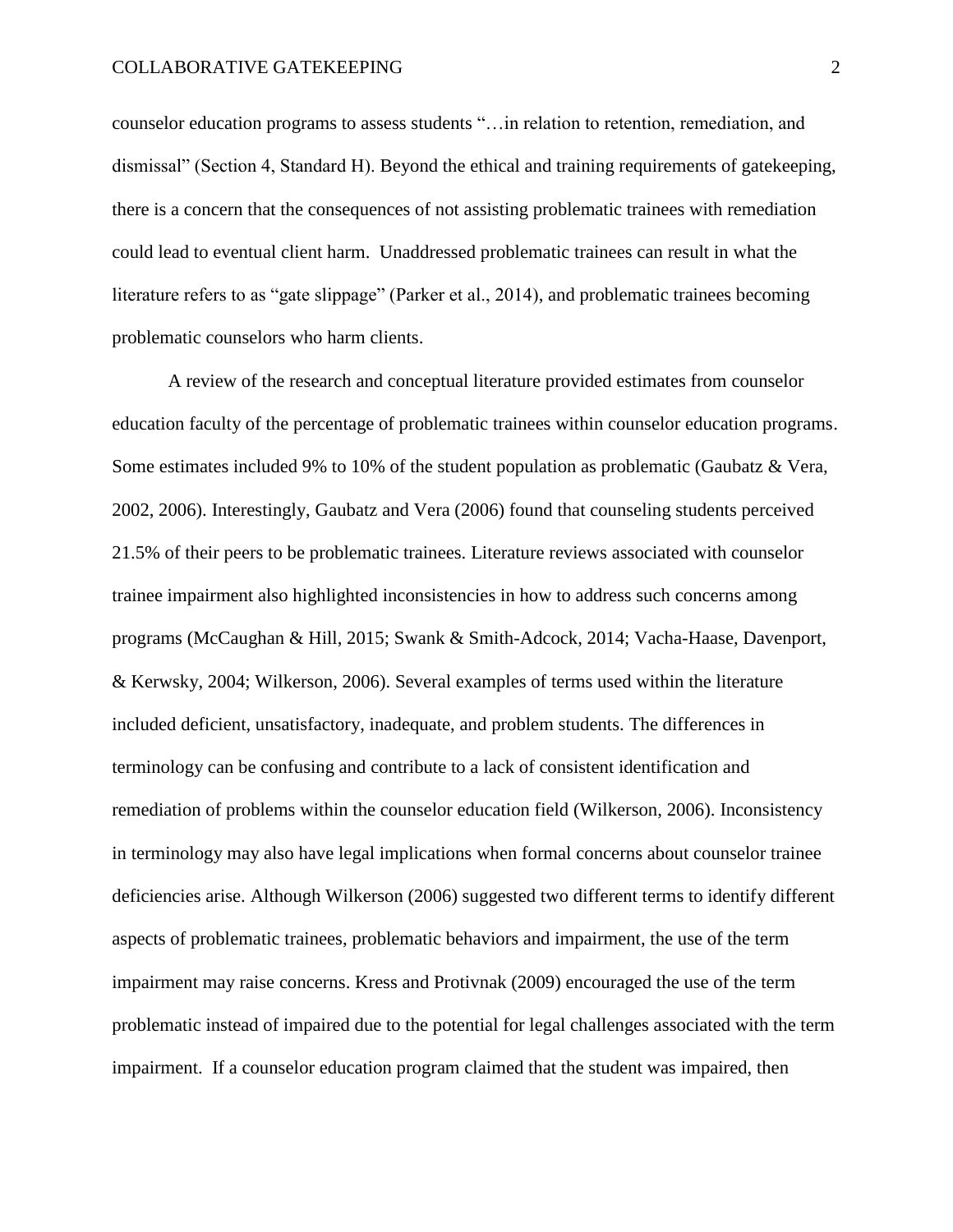student disability status and resulting protection under the Americans with Disabilities Act (ADA) of 1990 could be relevant (Crawford & Gilroy, 2012). This could limit the gatekeeping remediation strategies available. Additionally, other researchers have preferred to label situations associated with problematic student behaviors as trainees with problems of professional competence (TPPC) (Rust, Raskin, & Hills, 2013). For the purpose of this study, trainees and students demonstrating behavioral concerns that may be associated with a lack of competence or other problematic behaviors will be referred to as *problematic trainees*.

Rust et al. (2013) defined problems of professional competence (PPC) as: "…consistent maladaptive behaviors (not associated with normal developmental training deficits) related to the trainee's physical, cognitive, mental emotional, and interpersonal functioning that interfere with the ability to adequately provide services" (p. 31). Rust et al. (2013) also identified problems of professional competence to include one or more of the following behaviors, reflecting the Lamb et al. (1987) definition: (a) demonstrating behaviors that conflict with expected professional conduct/behaviors, (b) inability to demonstrate necessary clinical skills or competencies, and (c) difficulties with psychological and emotional regulation that would negatively impact the ability to provide adequate and appropriate professional services. Some examples of behaviors that could identify a graduate counseling student as a problematic trainee include: (a) repeated ethical violations of confidentiality or maintaining appropriate boundaries even after feedback during supervision, (b) lack of clinical skills, even after additional supervision and training, resulting in ineffective counseling services, and (c) unprofessional conduct at an internship site or in the classroom (Rust et al., 2013).

For this study, the term *fieldwork* refers to the student's pre-Master's degree clinical experience during the final academic requirements of practicum and internship. The term s*ite*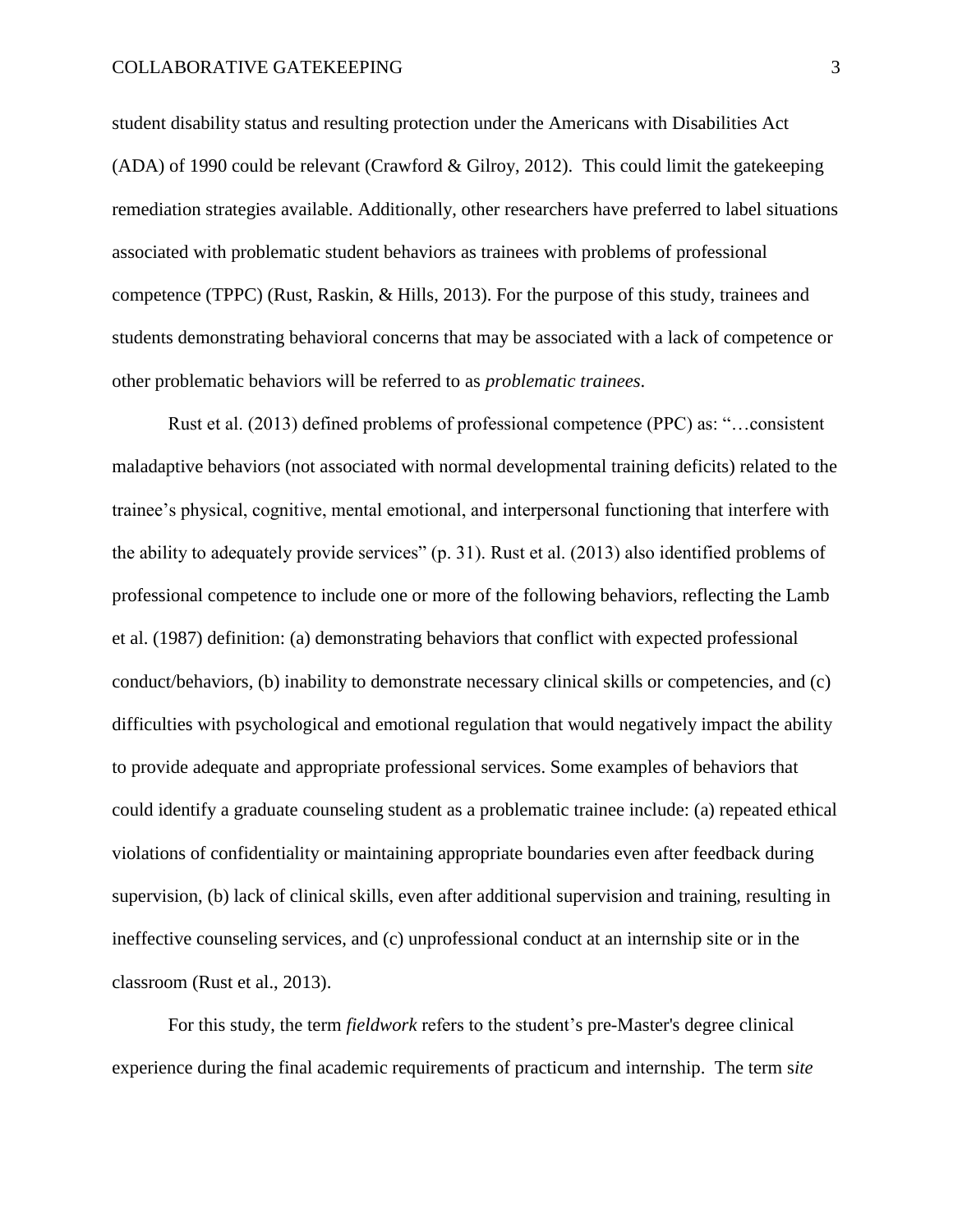*supervisor* is used to identify the counseling department approved supervisor at the fieldwork site for the student that provides weekly supervision and completes an evaluation at the end of the supervision experience.

# **Literature Review**

# **Remediation and Gatekeeping Programs**

Several gatekeeping models have been suggested by counselor educators to help remediate problematic trainees. Wilkerson (2006) suggested a parallel to the therapeutic process of informed consent, intake and assessment, evaluation, treatment planning, and termination. Swank and Smith-Adcock (2014) argue for the use of gatekeeping strategies beginning at the admissions process. Ziomek-Daigle and Christensen (2010) interviewed counselor educators about gatekeeping practices, and recommended both pre and post admissions gatekeeping practices. Screening of grades and other admissions criteria, development of remediation plans, and follow up of remediation outcomes were suggested (Ziomek-Daigle & Christensen, 2010).

Remediation programs and recommendations often include the need to fully inform the student prior to implementation. The informed consent process as described in Wilkerson (2006) and the guidelines in the 2016 CACREP (2015) standards highlight the importance of students fully understanding expectations. The academic, interpersonal, skills competency, and professional behaviors or standards deficits that may warrant remediation also need to be explained. Some counselor educators have emphasized the importance of supervision and consultation with site supervisors during the fieldwork portion of the training program to improve gatekeeping and remediation of problem student behaviors (Ziomek-Daigle & Christensen, 2010).

#### **Fieldwork and Problematic Trainees**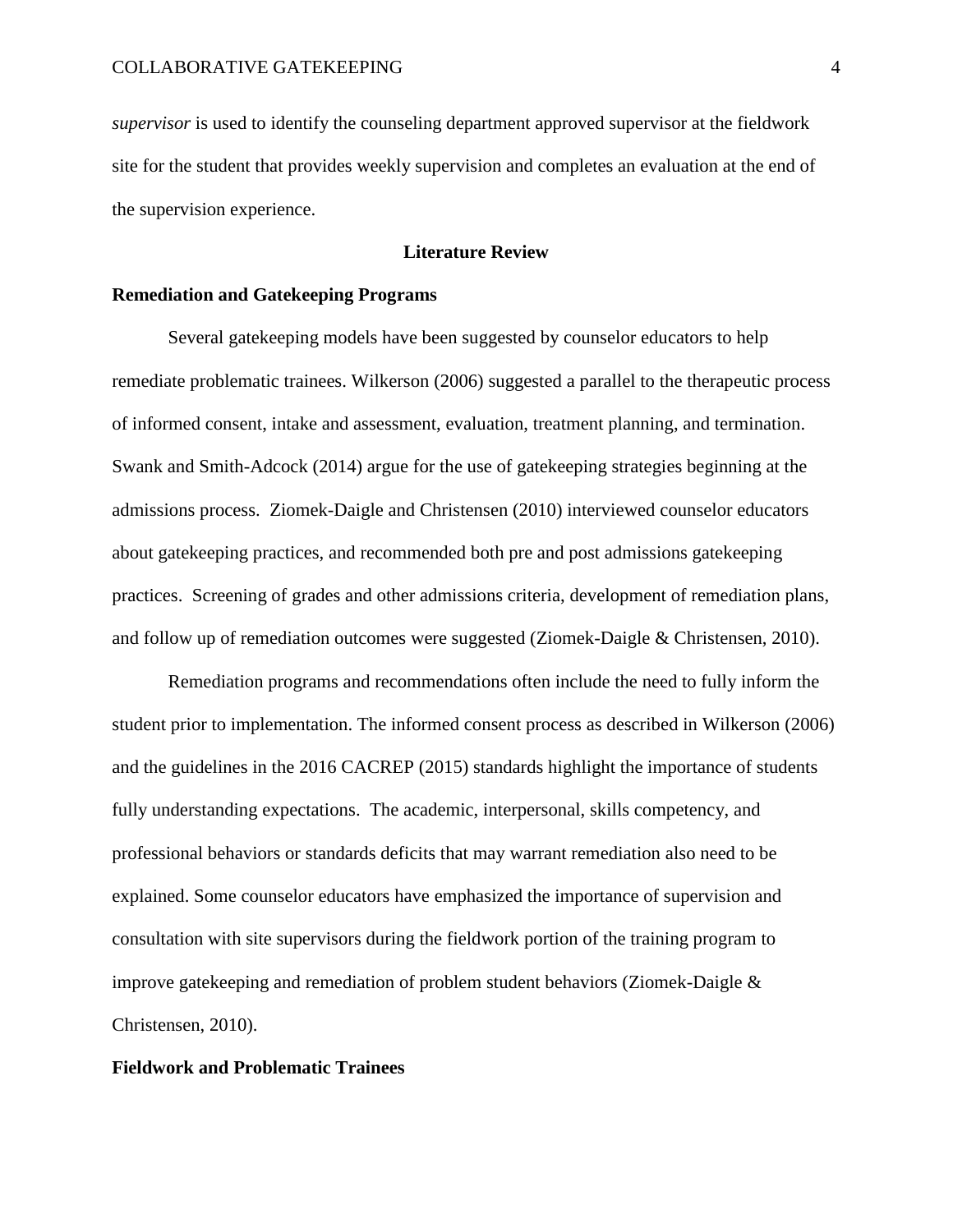During fieldwork, including practicum and internship, problematic trainees may have a significant and potentially hazardous impact on clients. Proper training of fieldwork supervisors is necessary to ensure counselors-in-training are adequately prepared to meet the needs of clients (Bjornestad, Johnson, Hittner & Paulson, 2014). During the fieldwork experience counseling trainees interact with clients on a regular basis. Most counselor education programs require a minimum of 280 direct client contact hours for both practicum and internship, based on CACREP standards (CACREP, 2015). Fieldwork is a significant opportunity for faculty and site supervisors to observe the student's ability to demonstrate counseling skills competencies. Olkin and Gaughen (1991) surveyed counselor education programs and found that practicum is a primary setting for identifying problematic trainees, highlighting the importance of fieldwork evaluation and monitoring. Given the theme of faculty and student perceptions regarding problematic trainees in the literature (Palmer, White & Chung, 2008; Ziomek-Daigle & Christiansen, 2010), more information is needed about the influence and impact of fieldwork site supervisors in the remediation process of problematic trainees. Very little research explores the interaction between fieldwork site supervisors and counselor education faculty regarding support for the remediation of problem counseling trainees. Burkholder and Burkholder (2014) studied the perceptions of faculty members of the ethical misconduct of counseling students, and suggested faculty should remain "vigilant" regarding communicating with site supervisors regarding student performance and behavior.

Other counseling and related disciplines have expressed concerns about the site supervisor role in gatekeeping. For example, Storm, Todd, Sprenkle and Morgan (2001) examined family therapy supervisors' effectiveness as gatekeepers for the profession. They suggested that a lack of "…recognized and accepted clinical criteria…" for evaluating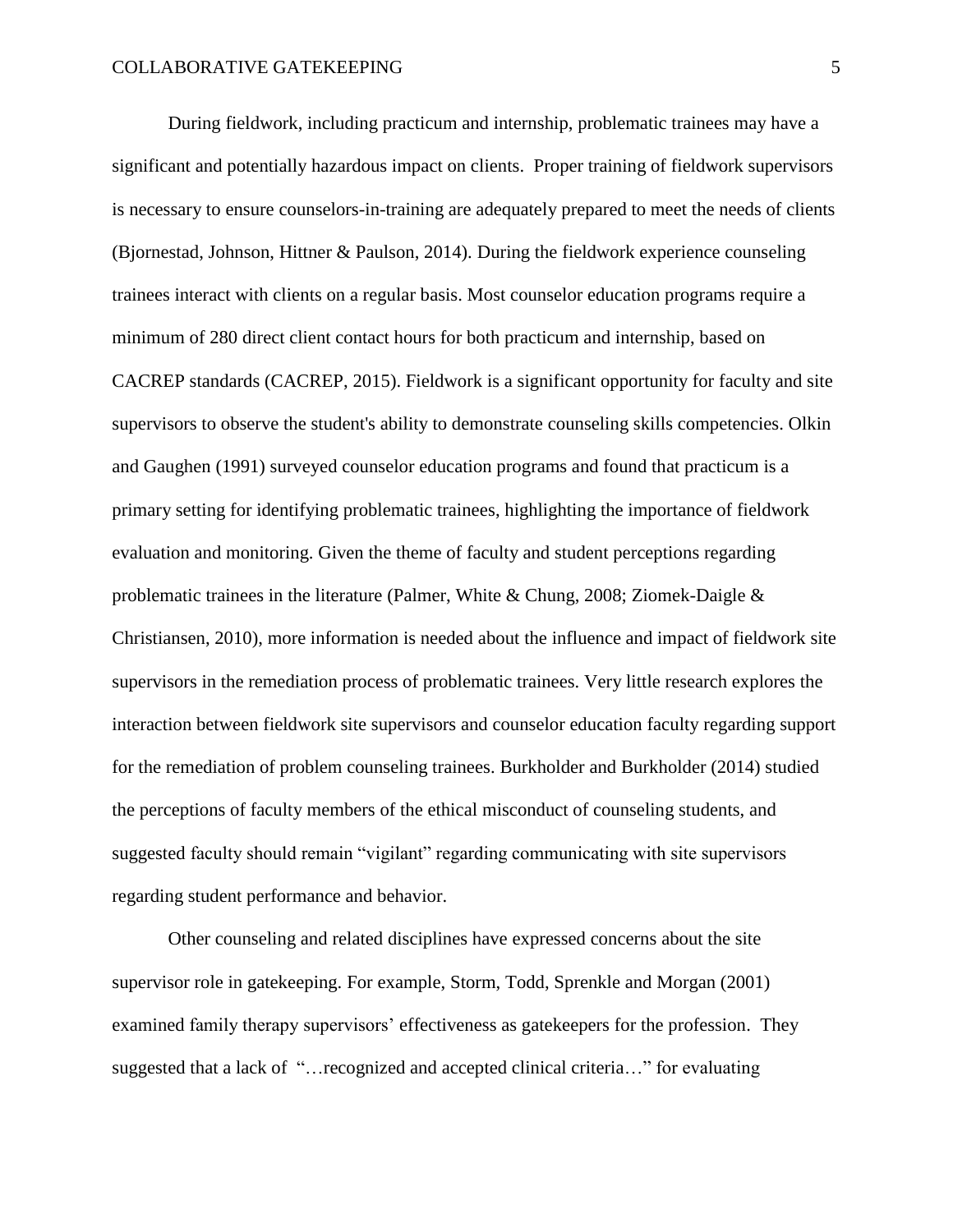student/supervisee fitness and readiness for graduation hampers the ability to offer effective supervision (Storm et al., 2001, p. 229). Concerns regarding the ultimate responsibility for gatekeeping have been addressed in the social work literature as well (Miller & Koerin, 2001). Miller and Koerin (2001) suggested that the field instructor, referred to as the site supervisor by counselor education programs, holds the key responsibility for gatekeeping. The inclusion and assistance of internship site supervisors is essential in the collaborative care and remediation of problematic trainees and the reduction of gate slippage.

There is a need for standardized and formal procedures when a problematic trainee is terminated from a fieldwork site. These procedures are important, should a student make a legal challenge to the termination (Kerl, Garcia, McCullough & Maxwell, 2002). Authors have identified the need for more specific structure and overall clarity in sanctioned supervision with problematic practicing counselors (Foster, Leppma, & Hutchinson, 2014; Rapisarda & Britton, 2007). Dismissal procedures for problematic trainees are often unclear and unstandardized among counselor education programs (Bradey & Post, 1991). Although there have been some efforts to devise standardized procedures and to develop objective instruments to help with the dismissal process, these procedures and instruments are not used consistently (Lumadue & Duffey, 1999). Some counselor education programs report a policy of requesting a written statement about the reason for termination, and site remediation efforts. Despite a signed commitment to provide this written documentation in the event of student termination, some site supervisors decline to forward supporting written documents to the fieldwork instructor, adversely affecting remediation efforts at the student's academic program.

The purpose of this study was to explore the experiences of faculty members at CACREP (CACREP, 2001, 2009), the current standards available during the time of the study, accredited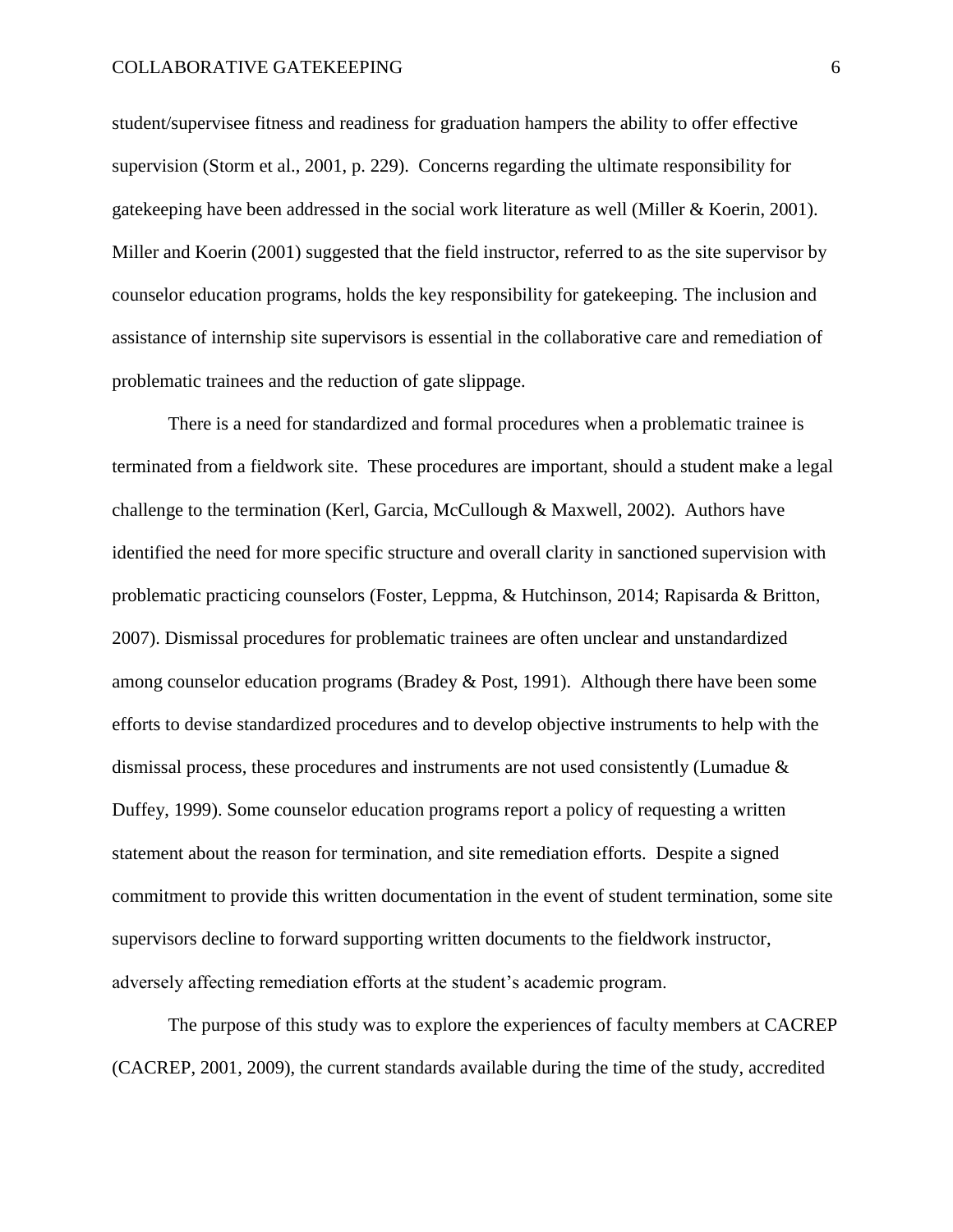Mental Health Counseling and related (Community Counseling, Clinical Mental Health Counseling) programs when collaborating with fieldwork site supervisors in the event of trainee termination at the fieldwork site. Site supervisors' willingness to provide written documentation of reason for termination, and remediation efforts was an important measure of collaboration. Several research questions informed this study: (a) How often are counselor trainees in fieldwork fired, terminated or dismissed? (b) What actions are taken in response to the trainee being fired, terminated or dismissed? (c) Is the documentation, if any, provided by fieldwork site supervisors adequate to support trainee remediation? (d) What steps do counselor education programs take when documentation is not sufficient to support remediation? and (e) what concerns, if any, do counselor education faculty have regarding potential problematic trainees graduating from their program?

#### **Method**

#### **Participants and Procedures**

The authors identified a total of 236 CACREP accredited Clinical Mental Health Counseling, Mental Health Counseling, and Community Counseling programs through the CACREP website. Clinical and internship coordinators were found on program websites. The electronic-mail address of the respective point of contact (POC), either clinical or internship coordinator, or program/department chair, was used for the electronic-mail invitation to participate in the study. Within the electronic-mail invitation, potential participants received a brief introduction to the study along with a link to the Survey Monkey tool. The Survey Monkey link led potential participants directly to the study, where an informed consent document was provided to participants for them to read and choose whether or not to participate. Upon choosing to participate, participants were directed to the survey and instructed on completion. An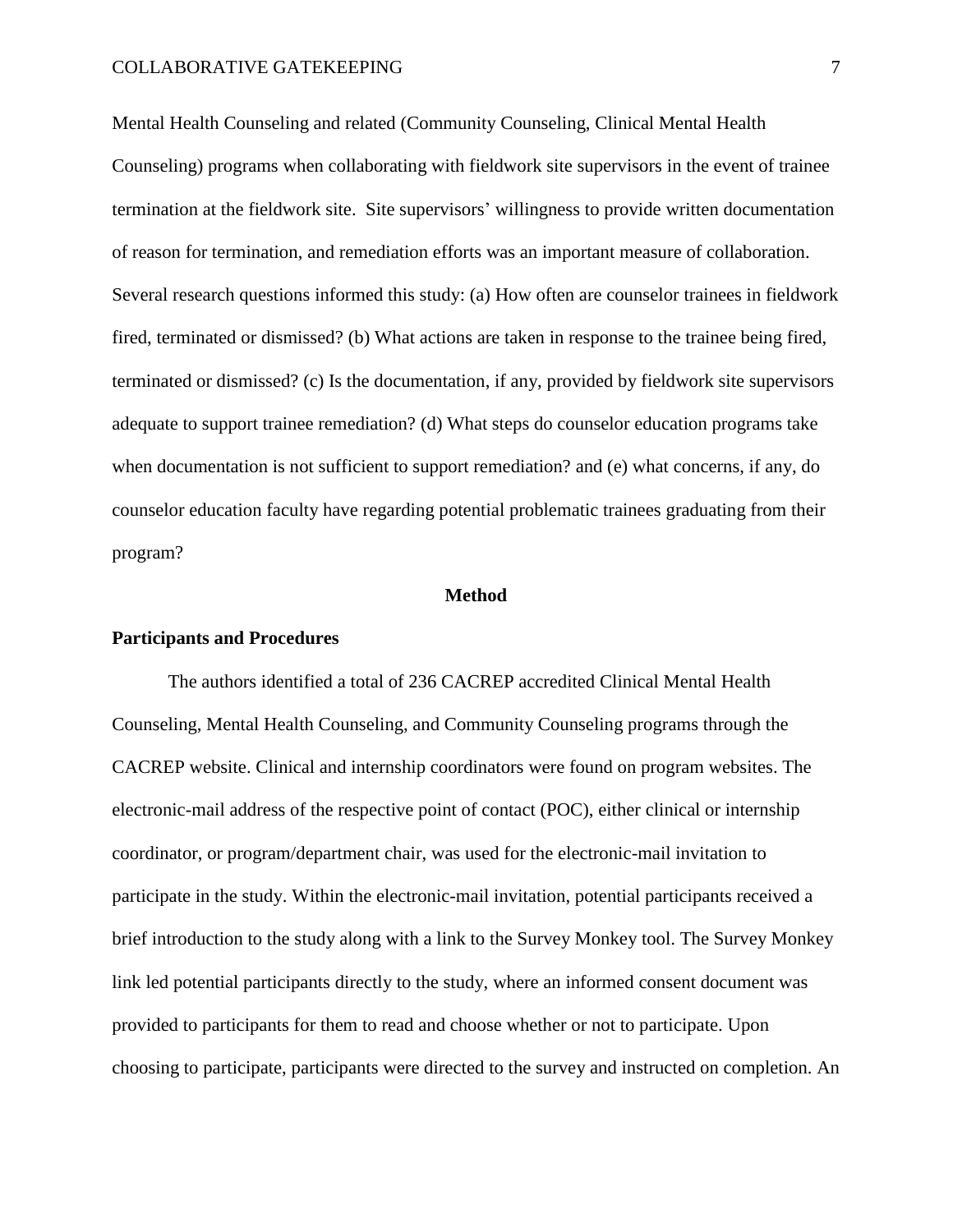initial electronic-email invitation was sent at the beginning of the fall, 2014 semester, and a follow-up electronic-mail invitation followed approximately one month later.

# **Instrumentation**

Participants were asked to complete a 19 question survey focused on collecting information about the program demographics, accreditation standards date (CACREP 2001 versus 2009), location, and frequency of experiences with fieldwork student termination or dismissal. The survey included multiple choice questions, and some write-in responses where additional information was helpful. Appendix A includes the questions, potential choices, and options for open responses. The instrument was constructed by a panel of doctorate-level clinical educators and supervisors that have experience in fieldwork as well as ample interactions with site supervisors. It was then validated by a group of four counselor educators that primarily teach and supervise fieldwork interns and correspond regularly with site supervisors. The validation process focused on gathering feedback on the proposed survey based on years of interaction with site supervisors. The survey was also reviewed by counselor education administrators that supervise fieldwork faculty. Finally, the survey was submitted to an official university Internal Review Board (IRB) for approval. Based on evaluations from the panel and small group, the instrument met requirements for content validity as the questions were representative and clear in relation to the purpose and research questions. However, the instrument was not tested for criterion- or construct-related validity prior to implementation for this study.

#### **Results**

#### **Participants**

Two hundred and thirty six CACREP accredited programs in Clinical Mental Health Counseling, Mental Health Counseling, or Community Counseling were approached for study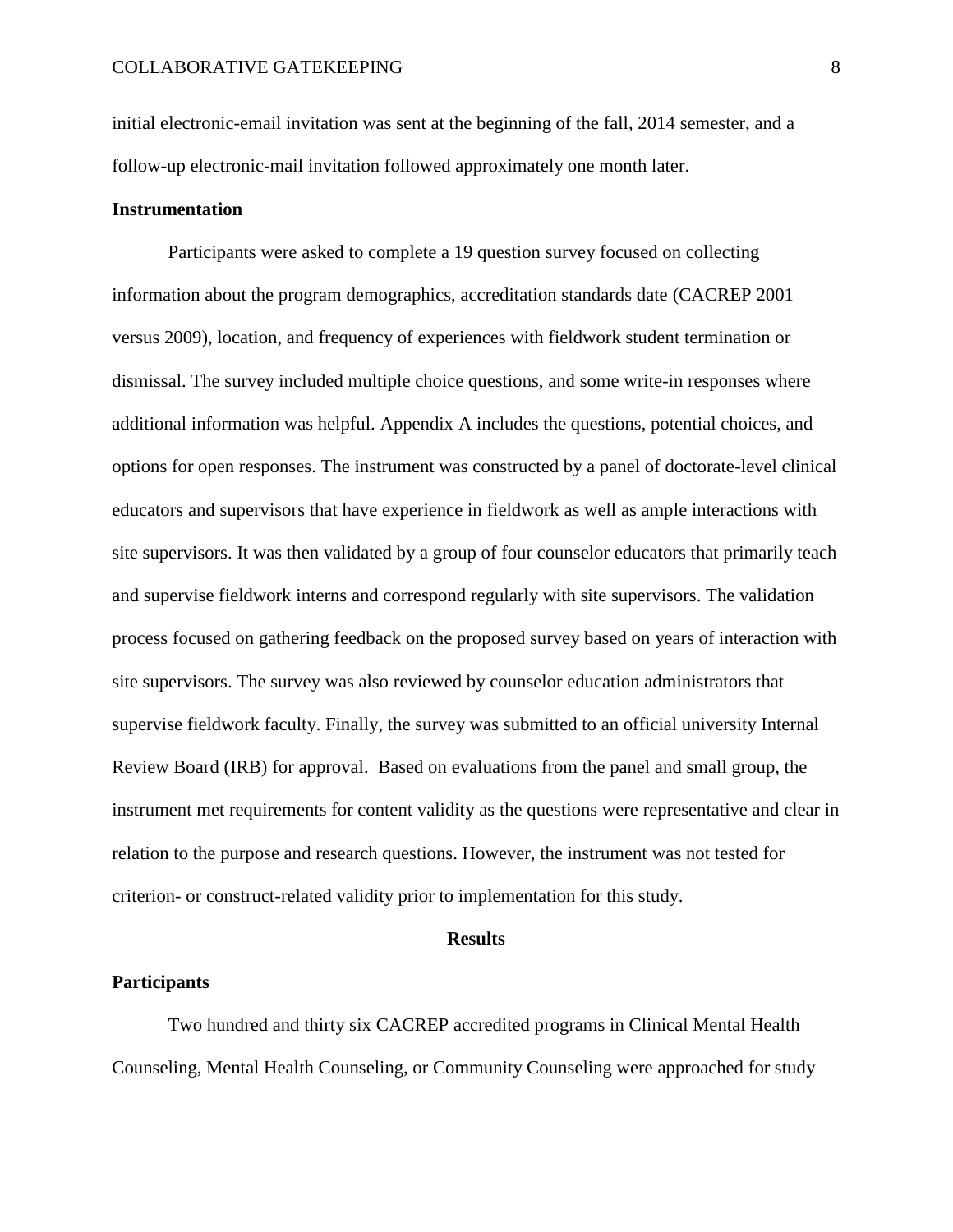participation. Of the 236 programs, 153 electronic-mails were successfully delivered with invitations to participate in the study and complete the survey. Of the 153 programs contacted, a total of 28 programs (18% of programs surveyed, approximately 10% of all Mental Health related CACREP accredited programs) participated in the study. Of the 28 participating programs, ten (36%) were Clinical Mental Health Counseling programs, two (7%) were Community Counseling programs, and 14 (50%) were Mental Health Counseling programs. Two programs (7%) did not identify the specific CACREP program type. Of the 28 programs, 15 (54%) were accredited under the 2009 CACREP standards and 11 (39%) were accredited under the 2001 standards. One program (4%) did not respond to this question, and one program (4%) indicated uncertainty about the CACREP (CACREP, 2001, 2009) accreditation and standards year.

Most of the counselor education programs ( $n = 26$ ) operated on a semester system and 26 (92%) had programs requiring at least 60 semester credits or 90 quarter credits. The CACREP (2015) required content areas were met, such as the eight core competency areas with related courses: (1) professional counseling orientation and ethical practice, (2) social and cultural diversity, (3) human growth and development, (4) career development, (5) counseling and helping relationships, (6) group counseling and group work, (7) assessment and testing, and (8) research and program evaluation. Additionally, several programs identified additional content area requirements outside of that required by CACREP, such as two programs which endorsed an additional ethics course, four programs that required a psychopharmacology course, and two programs requiring an introspective and personal growth course. Other programs indicated other courses such as addictions counseling, crisis and trauma counseling, family systems, couples counseling, spirituality in counseling, treatment planning, evaluation of mental health status, pre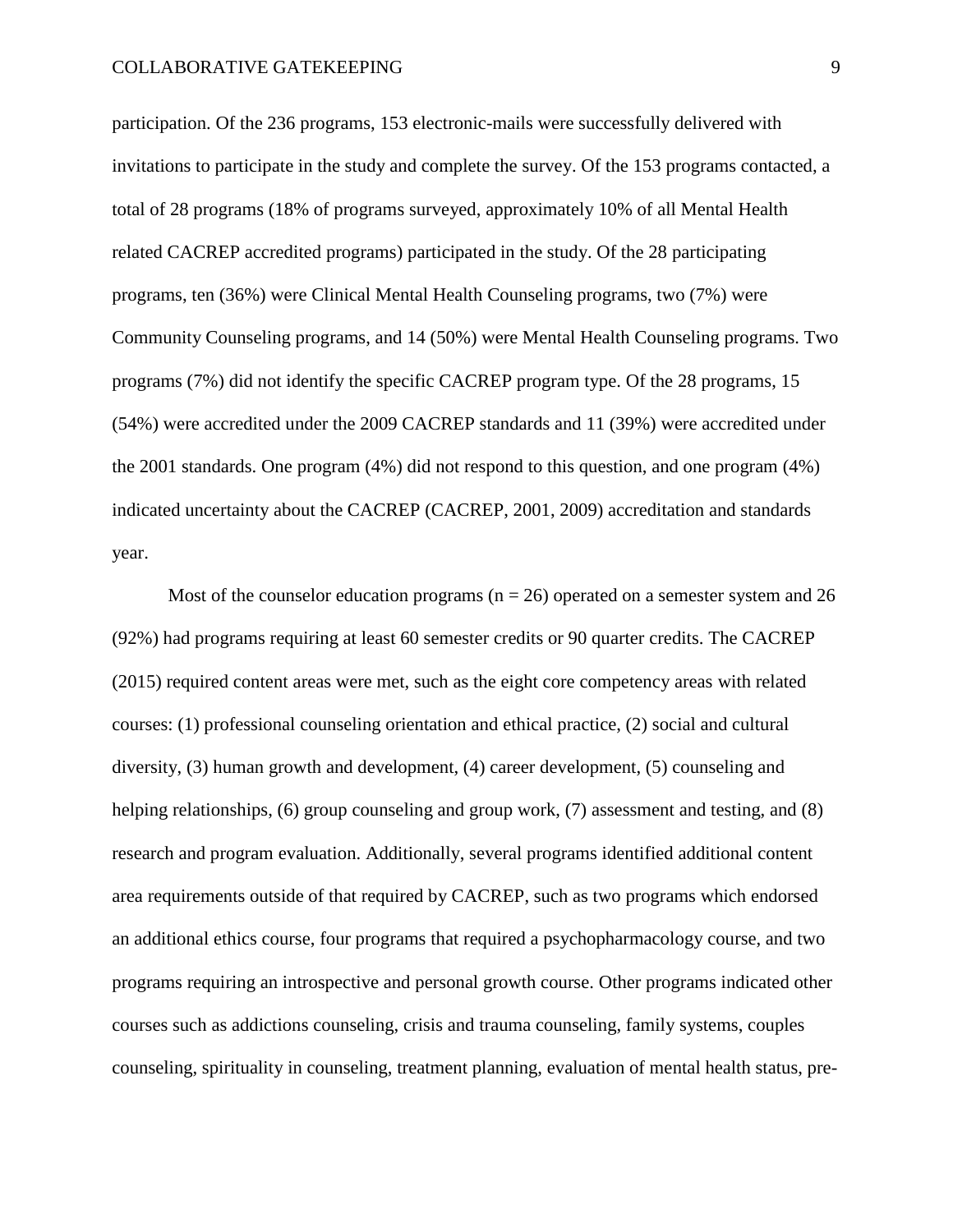practicum courses, an additional group counseling course, and additional direct contact hours during fieldwork experiences were offered or required.

# **Involvement of site supervisors**

Participants responded to a set of questions exploring the contractual and working process between the counselor education program and site supervisor. Twenty programs (71.4%) indicated that they offered or required a program specific orientation for site supervisors. However, only 12 (42.9%) programs agreed that they required site supervisors to sign a statement or agreement that specifically mandated written reports of student concerns. Four (14.3%) programs indicated that there were times when site supervisors refused to provide documentation when a student had been terminated from a site. Of those four (14.3%) programs, one (3.6%) indicated that the refusal of site supervisors to provide documentation occurred most of the time (75% or more), one program stated that this occurred infrequently (6-15% of the time), and two (7.1%) programs indicated that such occurrences were very rare (less than 5% of the time). In situations where site supervisors have provided documentation to support remediation, 22 programs (78.6%) explained that the site supervisor's documentation was enough to support academic remediation; however, three programs (10.7%) indicated that the documentation was not adequate to support remediation.

#### **Frequency of terminations**

Program representatives were asked to identify how often students were dismissed from their fieldwork sites within the past year. Sixteen programs (57.1%) reported that less than five students were dismissed, while one program (3.6%) indicated 5-10 students were fired, and eleven programs (39.3%) reported zero students were terminated. Therefore, seventeen programs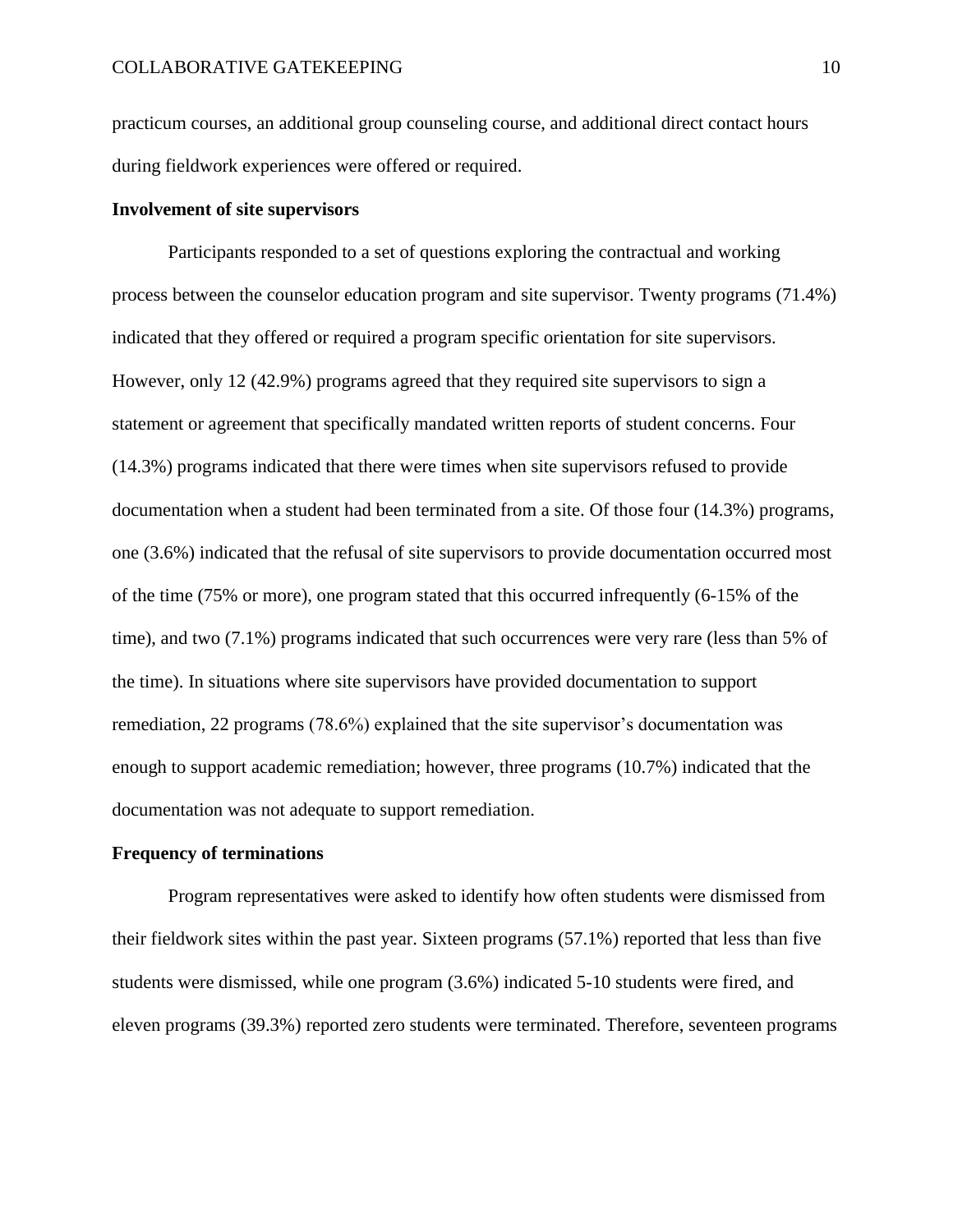(60%) experienced the dismissal, termination, release, or firing of at least one student from a fieldwork site within the past year.

# **Courses of action involved in remediation**

Respondents were asked what actions are taken once a student is dismissed from a fieldwork site. Table 1 provides an overview of different options programs could choose from and whether those actions happened often, have ever happened, or have never happened in response to a student being dismissed from a fieldwork site. Participants also had the option of specifying other courses of action taken that were not included among the choices.

Table 1

| Course of action                                                                       | Happens often  | Has happened   | Never happens  |
|----------------------------------------------------------------------------------------|----------------|----------------|----------------|
|                                                                                        | n (percentage) | n (percentage) | n (percentage) |
| Fails the course.                                                                      | $3(10.7\%)$    | $16(57.1\%)$   | 7(25%)         |
| Goes through a<br><b>Faculty Review</b><br>Committee for<br>Professional<br>Readiness. | 10(35.7%)      | 11 (39.3%)     | 5(17.9%)       |
| Receives<br>remediation.                                                               | $16(57.1\%)$   | $9(32.1\%)$    | $1(3.6\%)$     |
| Option to withdraw<br>and retake the course.                                           | 5(17.9%)       | 13 (46.4%)     | 7(25%)         |
| Receives professional<br>counseling and/or<br>completes a psychological<br>evaluation. | $4(14.3\%)$    | 18 (64.3%)     | 3(10.7%)       |

*Actions or steps taken when students/learners are dismissed, terminated, released or fired from fieldwork sites* 

\_\_\_\_\_\_\_\_\_\_\_\_\_\_\_\_\_\_\_\_\_\_\_\_\_\_\_\_\_\_\_\_\_\_\_\_\_\_\_\_\_\_\_\_\_\_\_\_\_\_\_\_\_\_\_\_\_\_\_\_\_\_\_\_\_\_\_\_\_\_\_\_\_\_\_\_\_\_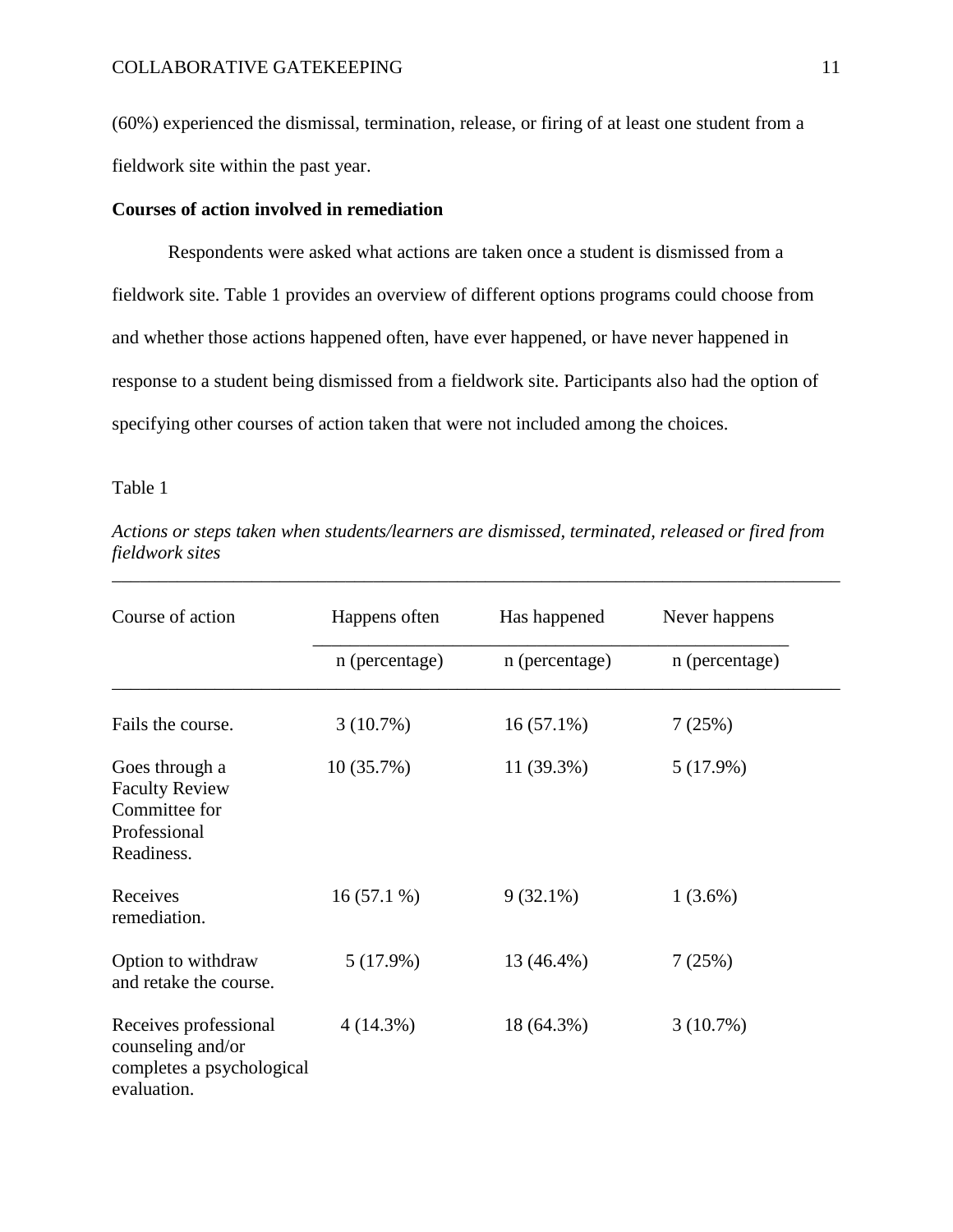| Dismissed from the<br>program.                                         | $2(7.1\%)$  | 19 (67.9%)   | 4(14.3%)    |
|------------------------------------------------------------------------|-------------|--------------|-------------|
| Required to write<br>letters of apology.                               | $8(28.6\%)$ | $17(60.7\%)$ | $4(14.3\%)$ |
| Required to prepare and<br>present a presentation<br>to a committee.   |             | 11 (39.3%)   | 14 (50%)    |
| Required to write a<br>paper on Ethical codes<br>and ethical behavior. | $2(7.1\%)$  | 13 (46.4%)   | $9(32.1\%)$ |
| No action taken.                                                       |             | $1(3.6\%)$   | 19 (67.9%)  |

# **Gatekeeping concerns**

The final questions focused on gatekeeping concerns. Programs were asked if faculty or academic staff have expressed concerns about students graduating when they are professionally, interpersonally, psychologically, or academically unprepared to serve the community. Nineteen (67.9%) respondents stated that faculty or academic staff had expressed concerns. When asked what percentage of students presented concerns, responses ranged from 0.5% up to 40%, with  $\langle 1\% \rangle$  and 5% of students having the highest frequency (n = 4, 14.3%) each. Some qualitative responses included statements about using bi-annual student reviews to proactively address concerns. One other response indicated the gatekeeping concern applied to 25% of students who had problems or received remediation.

# **Discussion**

 This study documented the finding that there is a growing number of counselor education programs that are requiring a specific orientation for site supervisors. In this study, 71.4% of respondents required a site supervisor orientation. Orientations provide structure,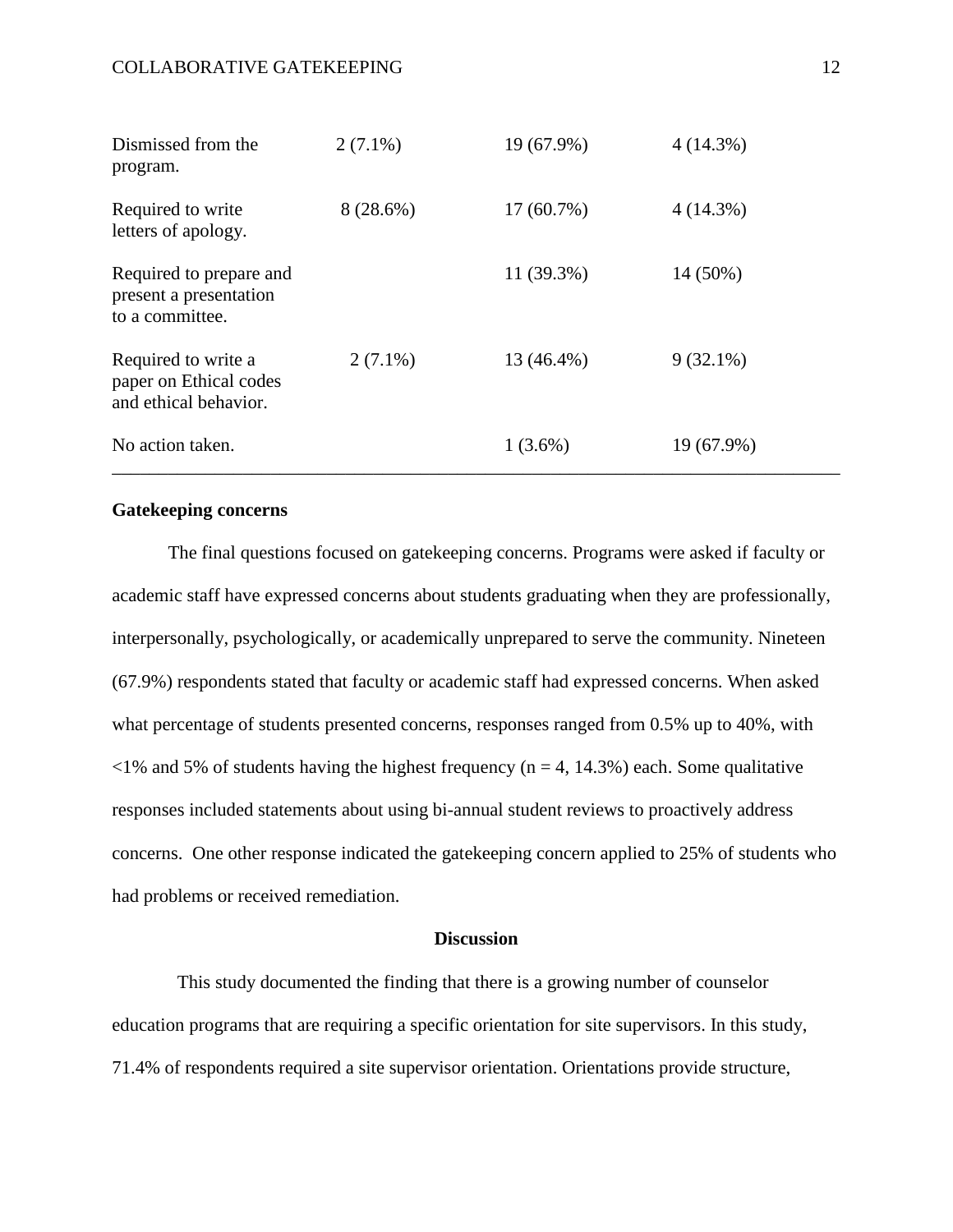organization and transparency of requirements or expectations for the fieldwork experience. Requiring orientation opens an opportunity for site supervisors, students, and faculty to discuss the fieldwork experience before issues of competency or problematic behaviors are noted, and are an effective strategy for enhancing fieldwork faculty/site supervisor collaboration. In addition, orientations are a form of support for site supervisors and offer increased understanding of the vital role they play in the student's acquisition of competency. Site supervisor orientations can be essential, just as informed consent can be important to clients. CACREP (2015) standards, Section 3.Q supports this assertion when it is stated "Orientation, consultation, and professional opportunities are provided by counselor education program faculty to site supervisors" (p. 15). Implementation of site supervisor orientation is encouraged for all counselor education programs.

Effective site supervisor orientation could increase the likelihood of supportive documentation provided by site supervisors if problematic behaviors are noted during the fieldwork experience. This study found that 22 respondents (78.6%) explained that the site supervisor's documentation was enough to support academic remediation when a student was dismissed. Although specifics about the orientation were not obtained by this study, the fact that the majority of programs are obtaining proper documentation from site supervisors suggests academic programs are advising supervisors of the importance of this procedure. Programs that offer orientation have the opportunity to address the types of documentation they expect and hope to see in situations where competency or problematic behaviors are questioned. The site supervisors' documentation to support academic remediation is the key to their role in effective gatekeeping.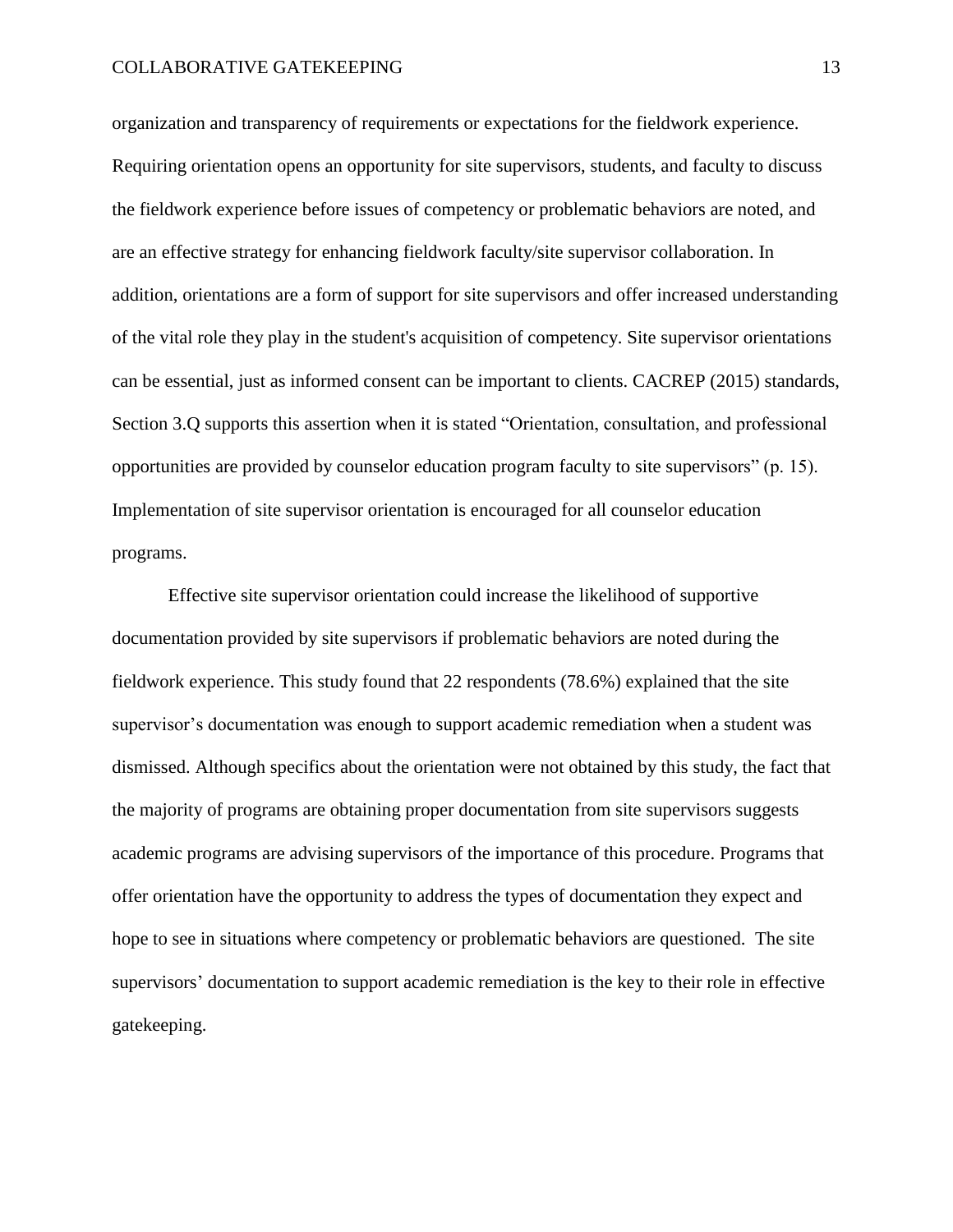The implementation of a fieldwork orientation provides counseling programs with an opportunity to relay the necessary procedures and collaboration needed with site supervisors; however, having site supervisors sign a statement or agreement specifically mandating written concerns about students helps increase collaborative gatekeeping functions. Only 12 (42.9%) respondents agreed that their program required this statement from site supervisors. Therefore, the majority of programs could face problems if site supervisors refused to provide necessary documentation to aid in the remediation process. This leaves the program vulnerable to gatekeeping dilemmas if site supervisors choose not to provide documentation. Without written support for remediation, counseling program faculty may not be able to effectively remediate the terminated student, and therefore risk future gate slippage. Ziomek and Christensen (2010) interviewed counselor education faculty regarding gatekeeping procedures, and found that "some of the counselor educators noted that a written plan or contract detailing specific behaviors to be addressed or assignments that needed to be completed for the student to matriculate were required" (Ziomek & Christensen, 2010, p. 411). However, without written documentation regarding the problematic behaviors exhibited by the trainee, counselor education faculty would not be able to identify specific behaviors for remediation plan development. Schwartz-Mette (2009) recommended that site supervisors and fieldwork faculty of psychology students "…communicate with one another as frequently as possible regarding individual student progress or any problems which may arise within particular practicum experiences" (p. 98). Clear and frequent communication between counselor education faculty and fieldwork site supervisors is essential for effective gatekeeping and the shared responsibility of trainee competence.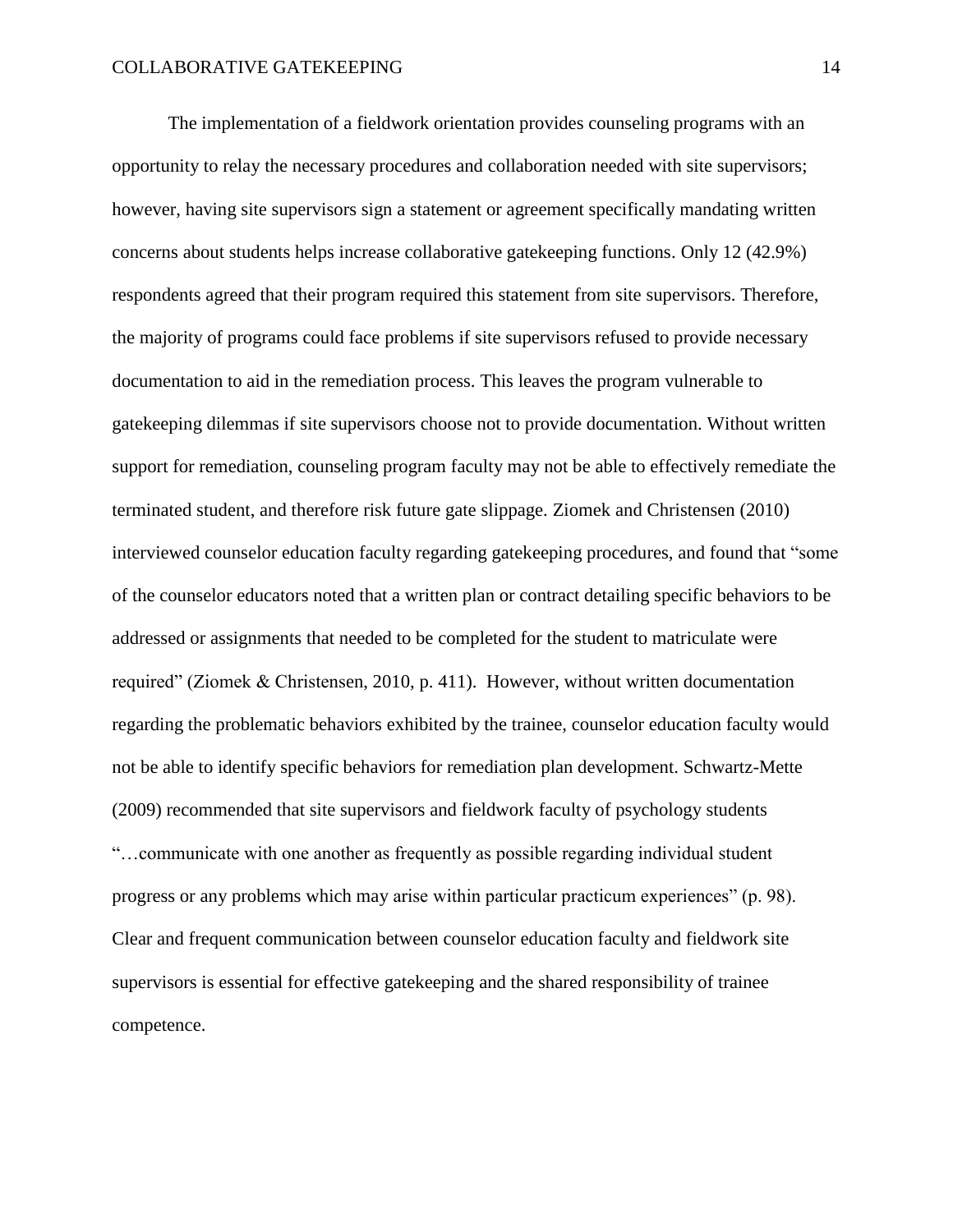Site supervisors may refuse to provide written documentation without an agreement on procedures following observation of the problematic trainee. This study found that four (14.3%) programs experienced this barrier and three (10.7%) respondents did not obtain adequate documentation from site supervisors to support academic remediation. Concerns about legal ramifications may contribute to site supervisors' hesitation to document or provide adequate evidence of problem trainee behaviors. Students could take legal action against sites or supervisors if written documentation was provided to the program. Site supervisors' hesitation may also result from concerns about hindering students' academic progress. The responsibility of gatekeeping is an ethical duty (ACA, 2014) that can have life-changing consequences if a student is deemed unfit to proceed. Site supervisors may find it difficult to interfere with academic and training progress if the student demonstrates problematic behavior, out of compassion for the trainee. Finally, site supervisors may bear some responsibility for ethical violations conducted by students during fieldwork due to lack of oversight or inadequate supervision (Burkholder & Burkholder, 2014, p. 43). Therefore, their refusal to document the violation may be a form of self-protection.

A high percentage (67.9%; see Table 1) of program respondents reported "never" or "no action" taken when a fieldwork students was dismissed from the fieldwork site. This finding seems to contradict the suggestion that students were well prepared for fieldwork. One explanation for this puzzling finding is that some students may have been dismissed for minor problems, which required little remediation and action. This supports the recommendation that clear guidelines on procedures for handling problematic trainees must be implemented consistently. This study found four (14.3%) programs that encountered site supervisors that refused to provide documentation but the frequency level of this issue occurring ranged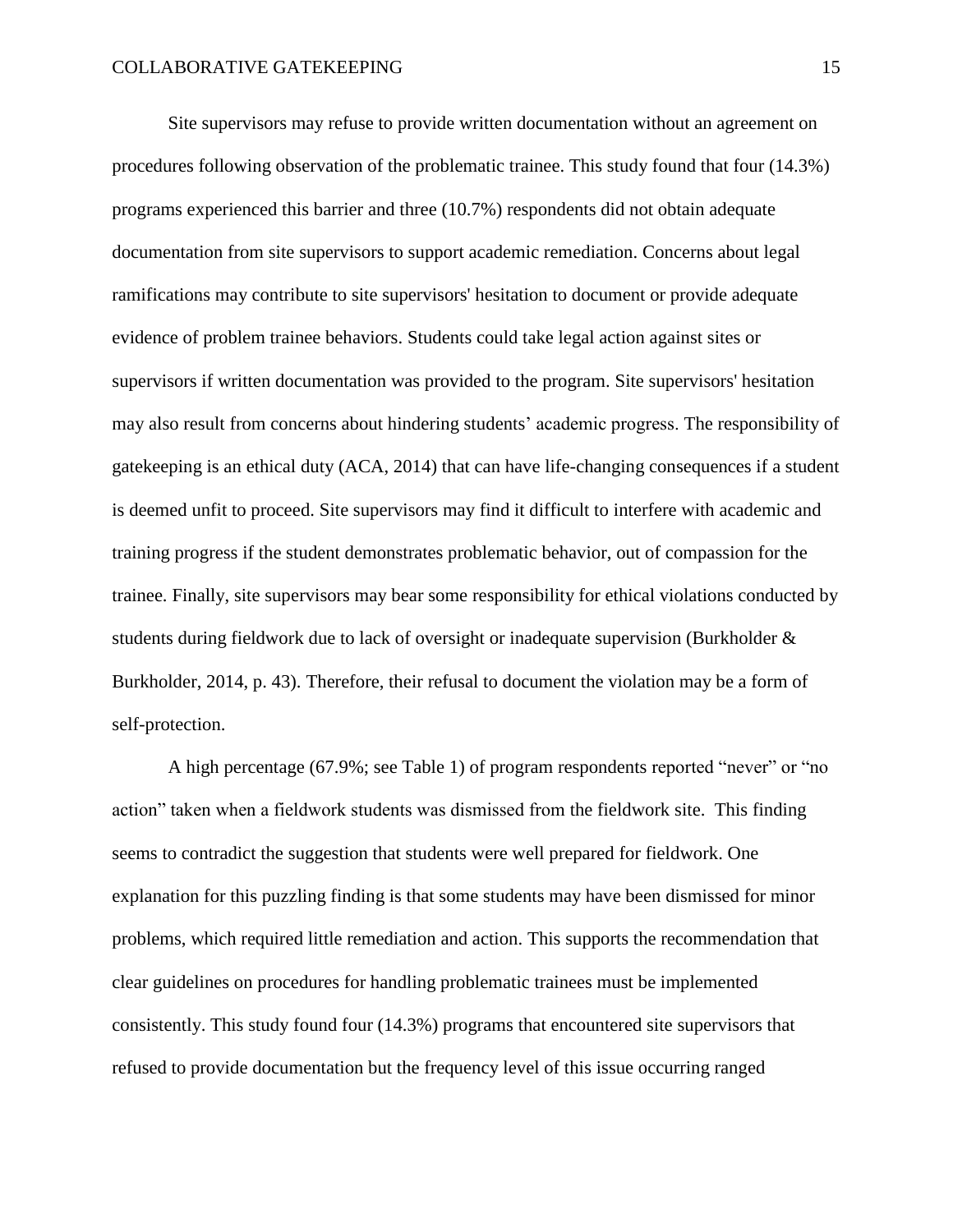significantly. Among the four programs, the occurrence of a site supervisor's refusal to provide documentation was very rare (less than 5% of the time) to most of the time (75% or more). Frequency of refusal to provide documentation may explain the limited number of programs requiring site supervisors to sign a written agreement for documentation in the event of problematic behaviors. However, if procedures are in place for such cases, programs can better ensure consistently strong gatekeeping practices.

Results of this study indicate a lack of consistent policies among respondents regarding problematic trainees in field placement courses. More attention must be focused on developing policies to address problematic trainees. This is especially important in relation to the participants who noted gatekeeping concerns applied to 25% of students who had problems or received remediation and the nineteen (67.9%) participants that stated that faculty or academic staff had expressed concerns for 0.5% up to 40% of students. The large range of percentages (0.5% to 40%) could be explained by differing perceptions of respondents, which was also present in studies where counselor educators identified 9-10% of students (Gaubatz & Vera, 2002) while students identified 21% of their student peers, as demonstrating problems of professional competency (Gaubatz & Vera, 2006). Counseling students come from varied backgrounds with diverse life experiences and the reasons for gatekeeping concerns will also vary. Academic programs may want to handle problematic behaviors on a case-by-case basis rather than adhering to blanket policies that may overlook the intricacies of complex human interactions. Nevertheless, it appears that consistency is needed in order to adhere to the ACA (2014) and CACREP (2015) standards, ensuring effective oversight of problem student behaviors. Such behaviors may lead to client harm. The implementation of written agreements with site supervisors regarding the documented reasons for student dismissal is recommended.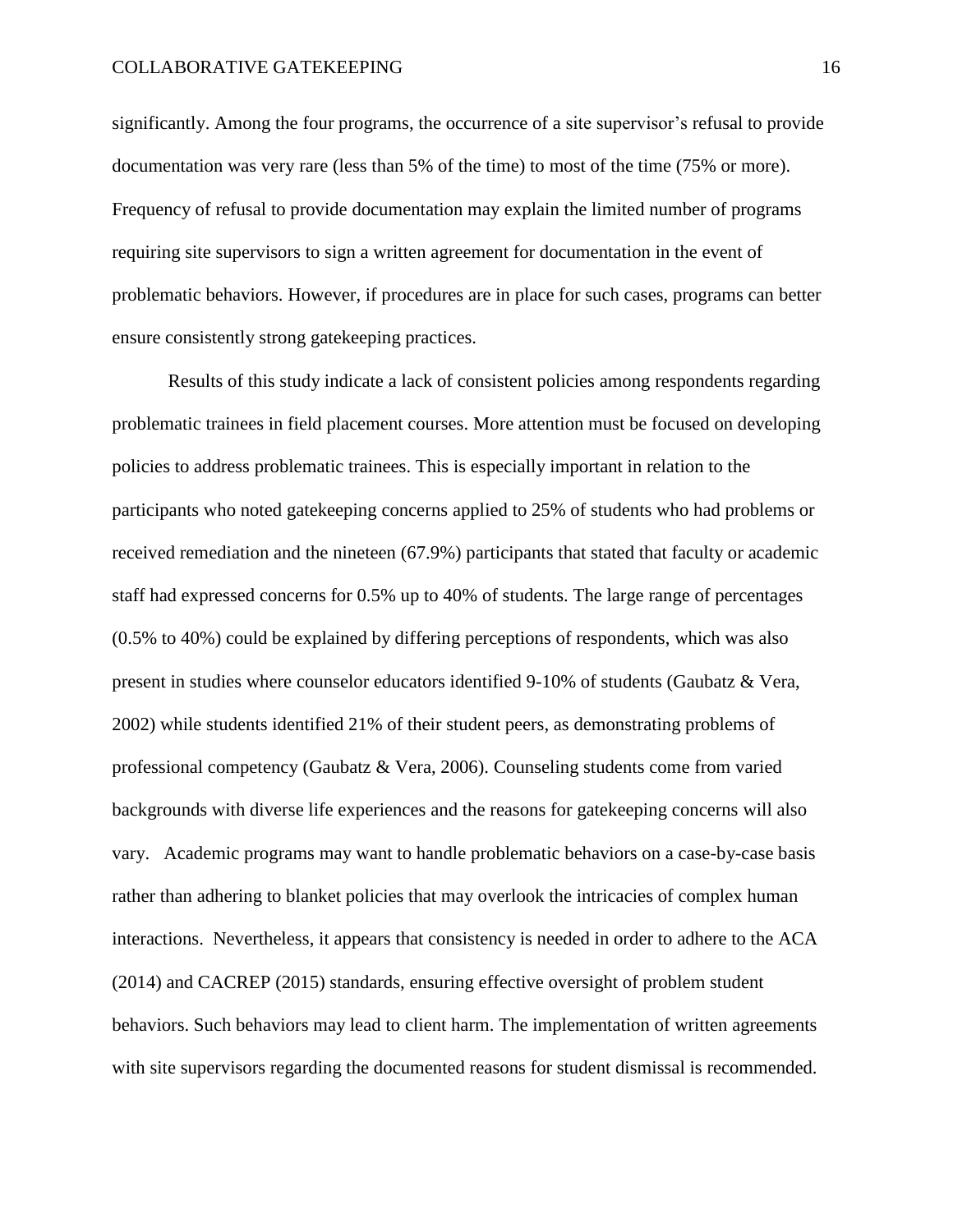# **Limitations**

It is clear that despite gatekeeping standards required by the then 2001 and 2009 CACREP standards and ACA ethical codes (2014), some programs have not implemented procedures to address problematic student behaviors in field placement courses. Despite the importance of the topic, only a small number of responses were obtained for this study. Various reasons for this limited response are hypothesized. It is possible that the mode of data collection was not effective. Counselor educators receive regular requests in their email mailboxes for information about counselor education programs. The ability to reply may be limited by the amount of time that the recipient perceives it will take to complete the request. Some participants may not have read the electronic-mail request during the response window. Crawford and Gilory (2013) had a 22% (112 out of 558 surveyed) response rate after sending an electronic-mail invitation to participate in their study. They explained this limitation, stating, "…if a particular chair or director was out of the office during the time of the survey, there was no opportunity to collect a response" (p. 35). Concerns related to releasing proprietary information about the respondent's department or program may also have been present (Wissel, 2014). Additionally, despite efforts to identify the correct recipient, the email request may have been sent to the wrong person. Finally, the low return rate could reflect an inverse correlation that reveals counselor educators believe students are well prepared for fieldwork. In fact, 42.9% of respondents indicated that 5% or fewer of their students were not prepared (see Table 2). It is possible that counselor educators did not return the survey because they believe that their program prepares students so well that the topic of the research is not a significant concern.

Another limitation was the lack of specificity for the reasons for the dismissal of the problematic trainee related to the instrument used to collect data. For example, the survey did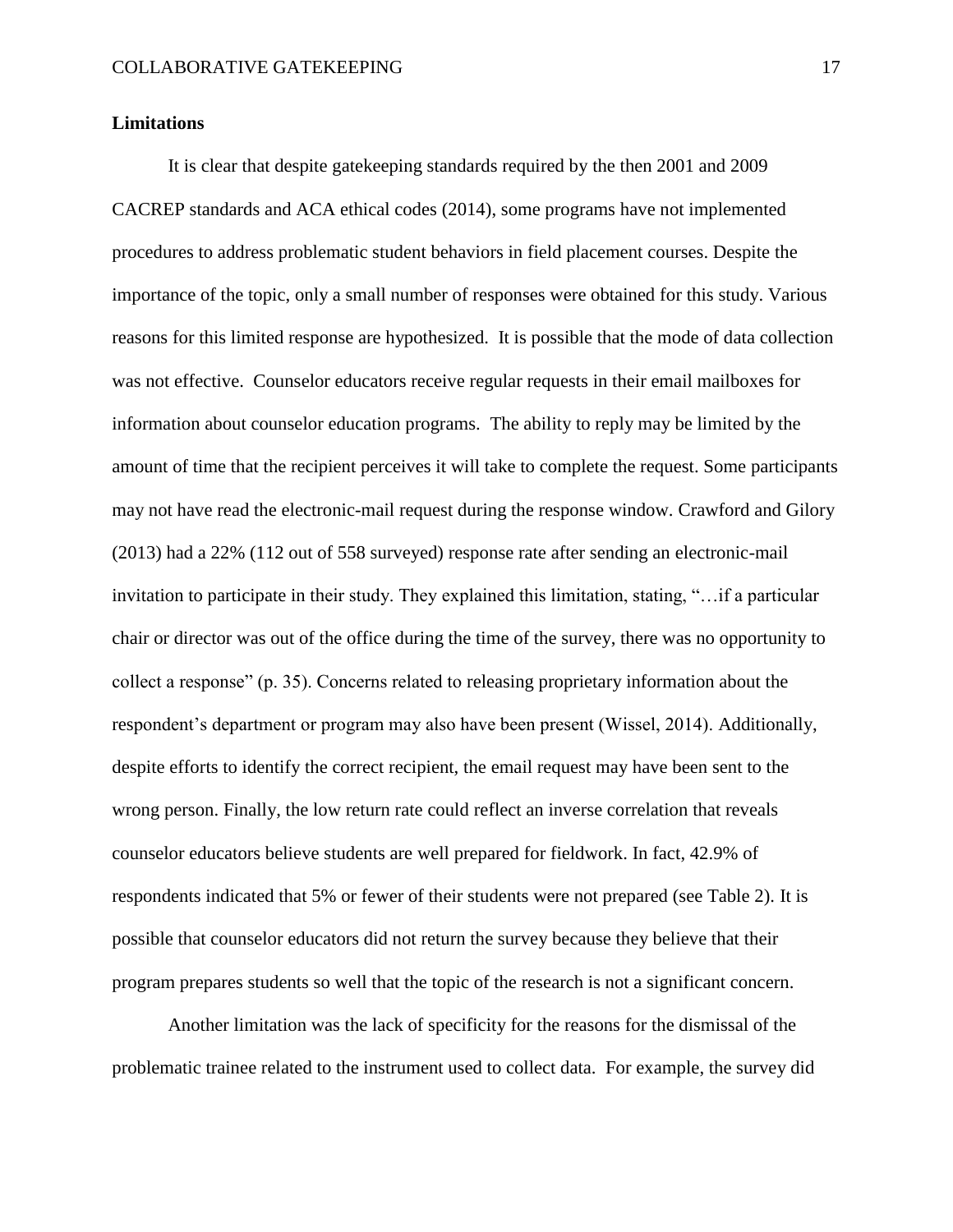not distinguish what types of behaviors may have resulted in the trainee's removal from the fieldwork site. Providing an opportunity for participants to further explain the reason for dismissal would offer more insight. Additionally, the lack of developed criterion- and constructrelated validity are limitations to this first application of the instrument. Further evaluation and revisions to the instrument given these limitations will help refine the data collection strategy.

# **Recommendations for Future Research**

This study should be replicated with a larger sample size, allowing for statistical analysis. Expanding the sample population pool would offer more representative data. Although the CACREP standards associated with gatekeeping have not changed from the 2009 to the current standards, a follow-up study of the perspective of faculty members in 2016 CACREP standard (2015) accredited Mental Health Counseling and related academic programs may provide additional insight as gatekeeping efforts may have been addressed by programs. Future studies could employ a different recruitment method in order to increase the response rate among potential participants. In addition, qualitative data collection could yield valuable information. For example, a qualitative content analysis of faculty members' lived experiences when confronted by problematic trainees could offer robust results and ascertain common themes among faculty members regarding their experiences with fieldwork site supervisors. Finally, a comparison between CACREP accredited programs, and programs not accredited by CACREP would provide additional perspectives on the occurrence of fieldwork faculty and site supervisor collaboration concerns across the entire counselor education community.

This study suggested that the majority of programs are not requiring site supervisors to sign an agreement that documentation will be provided if problematic behaviors are observed during the fieldwork experience, resulting in termination. Furthermore, this study noted that a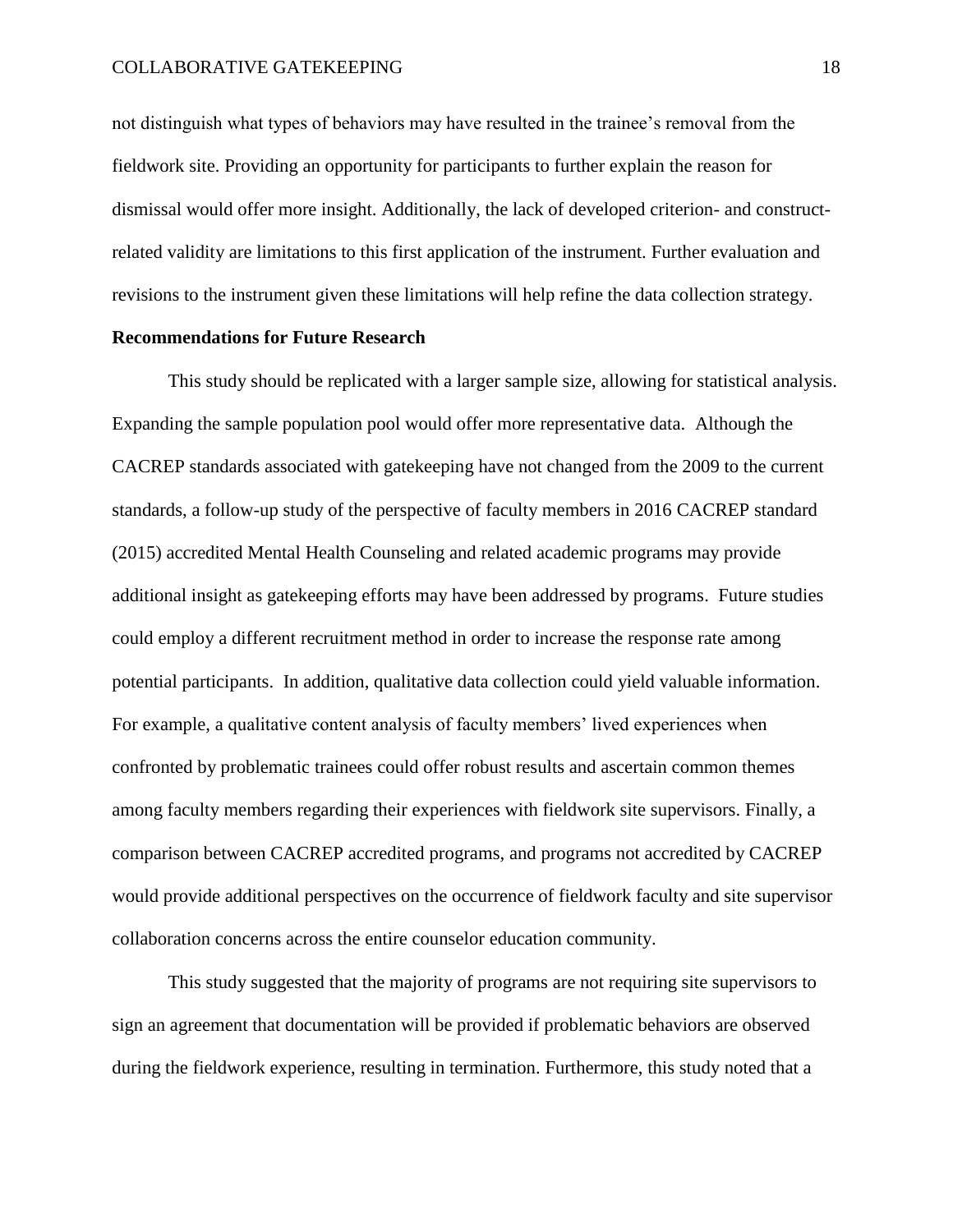small proportion of site supervisors are not providing documentation when termination occurs. It is unclear why these site supervisors refuse to provide documentation to support gatekeeping efforts in collaboration with academic programs. More research could be devoted to this phenomenon to determine motives or fears behind offering documentation. Expanding this study to include field site supervisors' perceptions about how CACREP accredited Mental Health Counseling and related programs' faculty members and program administrators intervene when a counselor trainee is fired from the fieldwork site would be advantageous and might yield helpful information. The results of the current study would be useful to counselor educators, students, and field placement supervisors.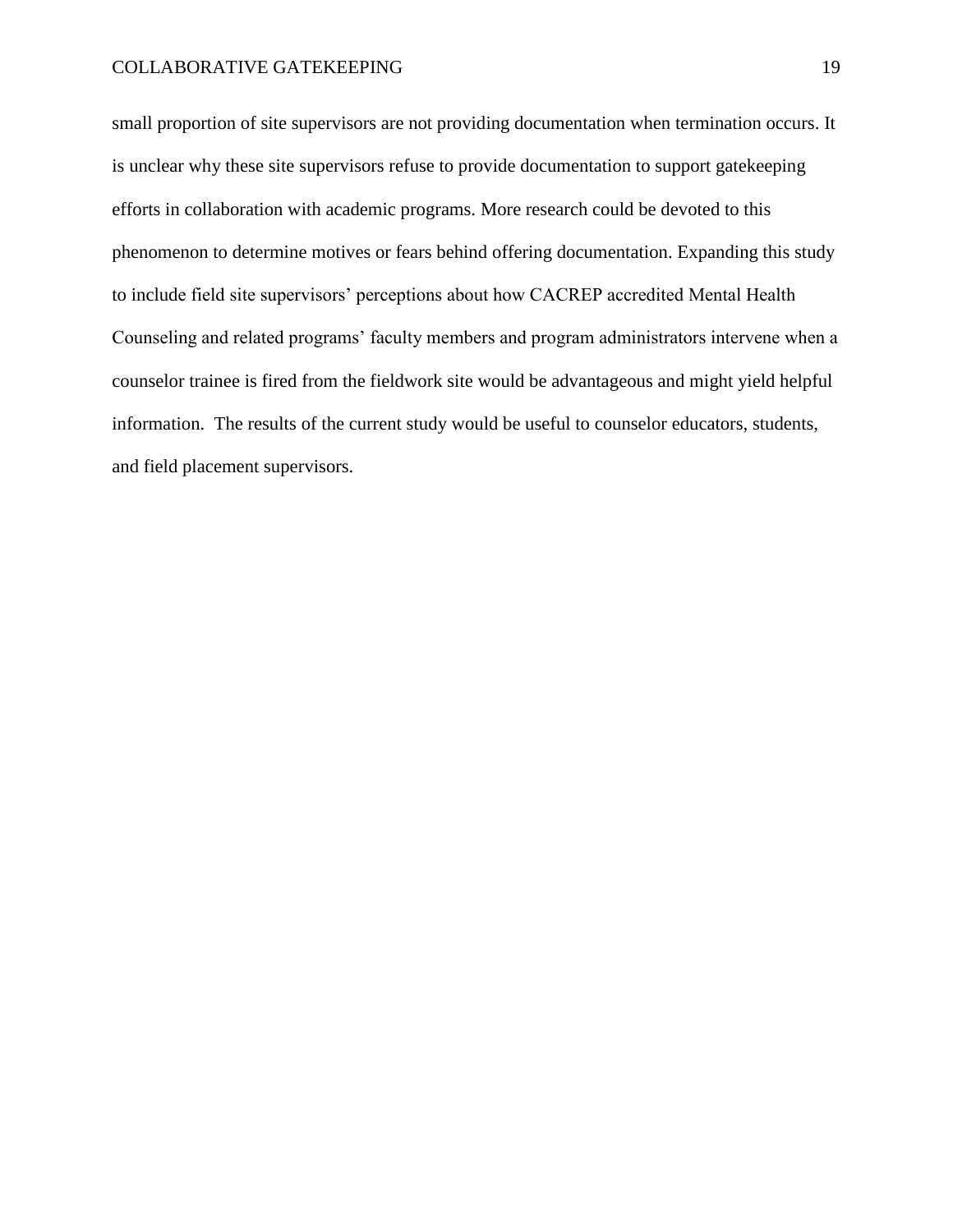#### References

American Counseling Association. (2014). *ACA Code of Ethics.* Alexandria, VA: Author.

Americans With Disabilities Act Amendments Act of 2008, Pub. L. 110–325 (2008).

- Bjornestad, A., Johnson, V., Hittner, J., & Paulson, K. (2014). Preparing site supervisors of counselor education students. *Counselor Education and Supervision, 53*, 242-263. doi: 10.1002/j.1556-6978.2014.00060.x
- Bradey, J. & Post, P. (1991). Impaired students: Do we eliminate them from counselor education programs? *Counselor Education and Supervision, 31,* 100-108.
- Burkholder, D. & Burkholder, J. (2014). Reasons for ethical misconduct of counseling students: What do faculty think? *Journal of Counselor Preparation and Supervision, 6*(2). http://dx.doi.org/10.7729/62.1063
- Council for Accreditation of Counseling and Related Educational Programs. (2009). *CACREP accreditation standards and procedures manual*. Alexandria, VA: Author.
- Council for Accreditation of Counseling and Related Educational Programs. (2015). *2016 CACREP Standards*. Alexandria, VA: Author.
- Crawford, M. & Gilroy, P. (2012). Professional impairment and gatekeeping: A survey of master's level training programs. *Journal of Counselor Preparation and Supervision, 4* (2). http://dx.doi.org/10.7729/51.0030
- Foster, J.M. Leppma, M. & Hutchinson, T.S. (2014). Students' perspectives on gatekeeping in counselor education: A case study. *Counselor Education and Supervision, 53,* 190-203. doi: 10.1002/j.1556-6978.2014.00057.x
- Gaubatz, M. D., & Vera, E. M. (2002). Do formalized gatekeeping procedures increase programs' follow-up with deficient trainees? *Counselor Education and Supervision, 41*,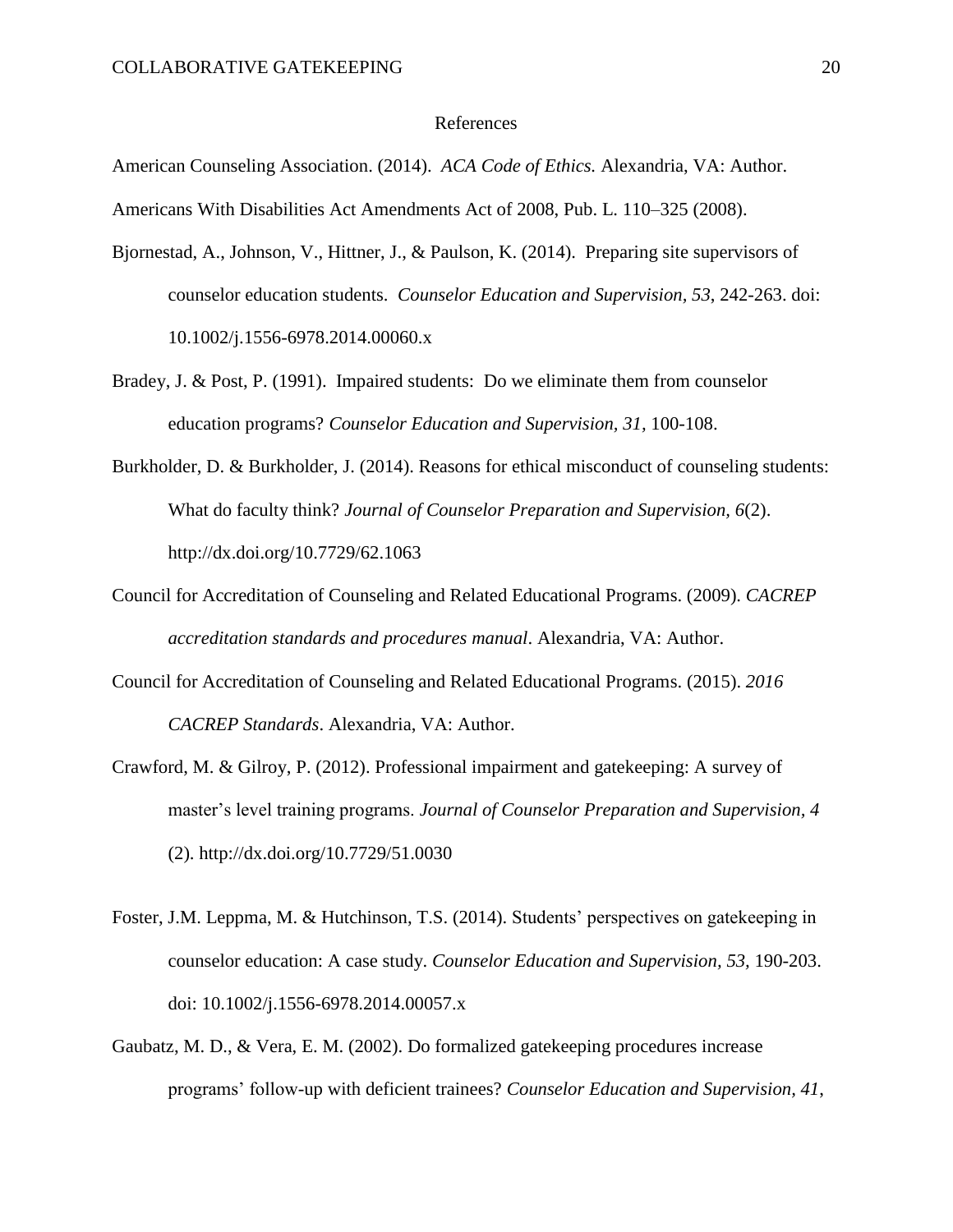294-305.

- Gaubatz, M. D., & Vera, E. M. (2006). Trainee competence in master's-level counseling program: A comparison of counselor educators and students' views. *Counselor Education and Supervision, 41*, 294-305.
- Kaplan, D. & Martz, E. (2014, November). New concepts in the ACA code of ethics: Raising the bar for counselor educators. *Counseling Today, 57*(5), 26-27.
- Kerl, S.B., Garcia, J.L., McCullough, S. & Maxwell, M.C. (2002). Systematic evaluation of professional performance: Legally supported procedure and process. *Counselor Education and Supervision, 41,* 321-332.
- Kress, V. E. & Protivnak, J. J. (2009). Professional development plans to remedy problematic counseling student behaviors. *Counselor Education and Supervision, 48*, 154-166.
- Lamb, D. H., Presser, N. R., Pfost, K. S., Baum, M. C., Jackson, V. R., & Jarvis, P. A. (1987). Confronting professional impairment during the internship: Identification, due process, and remediation. *Professional Psychology: research and Practice, 18*, 597-603.
- Lawson, G. & Venart, B. (2005). Preventing counselor impairment: Vulnerability, wellness, and resilience. *VISTAS 2005.* Retrieved from

<http://www.counseling.org/knowledge-center/vistas>

- Lumadue, C.A. & Duffey, T.H. (1999). The role of graduate programs as gatekeepers: A model for evaluating student counselor competence. *Counselor Education and Supervision, 39,* 101-109.
- McCaughan, A.M. & Hill, N.R. (2015). The gatekeeping imperative in counselor education admission protocols: The criticality of personal qualities*. International Journal for the*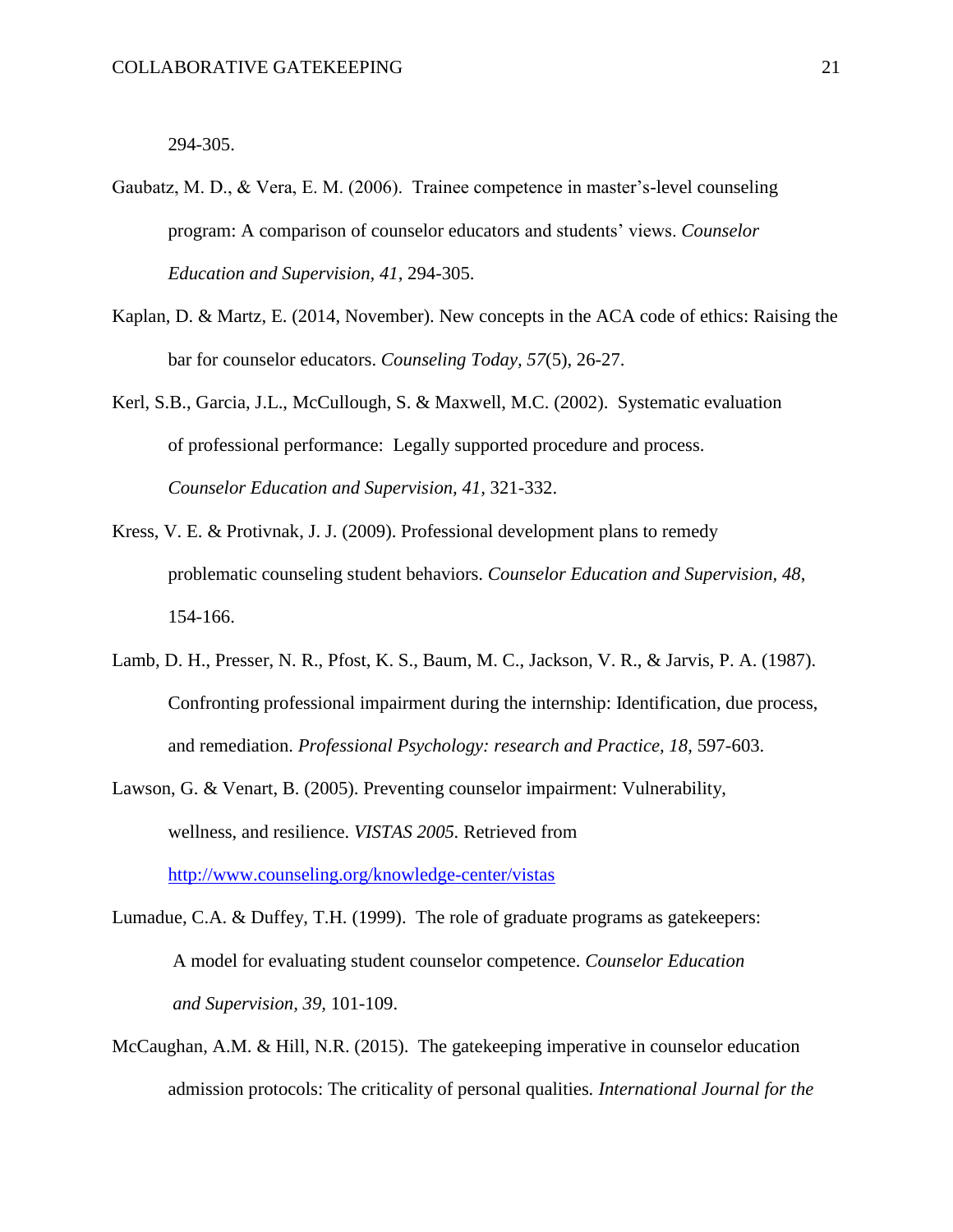*Advancement of Counseling, 37,* 28-40. doi:10.1007/s10447-014-9223-2

- Miller, J. & Koerin, B. B. (2001). Gatekeeping in the practicum: What field instructors need to know. *The Clinical Supervisor, 20*(2), 1-18.
- Olkin, R. & Gaughen, S. (1991). Evaluation and dismissal of students in master's level clinical programs: Legal parameters and survey results. *Counselor Education and Supervision, 30*, 276-288.
- Palmer, R. B., White, G., & Walter, C. (2008). Deficient trainees: Gatekeeping in Christian practitioner programs. *Journal of Psychology and Christianity, 27*, 30-40.
- Parker, L. K., Chang, C. Y., Corthell, K. K., Walsh, M. E., Brack, G., & Grubbs, N. K. (2014). A grounded theory of counseling students who report problematic peers. *Counselor Education and Supervision, 53*, 111-125. doi:10.1002/j.1556-6978.2014.00052.x
- Rapisarda, C.A. & Britton, P. J. (2007). Sanctioned supervision: Voices from the experts. *Journal of Mental Health Counseling, 29,* 81-88.
- Rust, J. P., Raskin, J. D. & Hill, M. S. (2013). Problems of professional competence among counselor trainees: Programmatic issues and guidelines. *Counselor Education and Supervision, 52*, 30-42. doi:10.1002/j.1556-6978.2013.00026.x
- Schwartz-Mette, R. A. (2009). Challenges in addressing graduate student impairment in academic professional psychology programs. *Ethics & Behavior, 19*(2), 91-102. doi: 10.1080/10508420902768973
- Storm, C. L., Todd, T. C., Sprenkle, D. H., & Morgan, M. M. (2001). Gaps between supervision assumptions and common practices: Suggested best practices. *Journal of Marital and Family Therapy, 27*, 227-239.

Swank, J. M. & Smith-Adcock, S. (2014). Gatekeeping during admissions: A survey of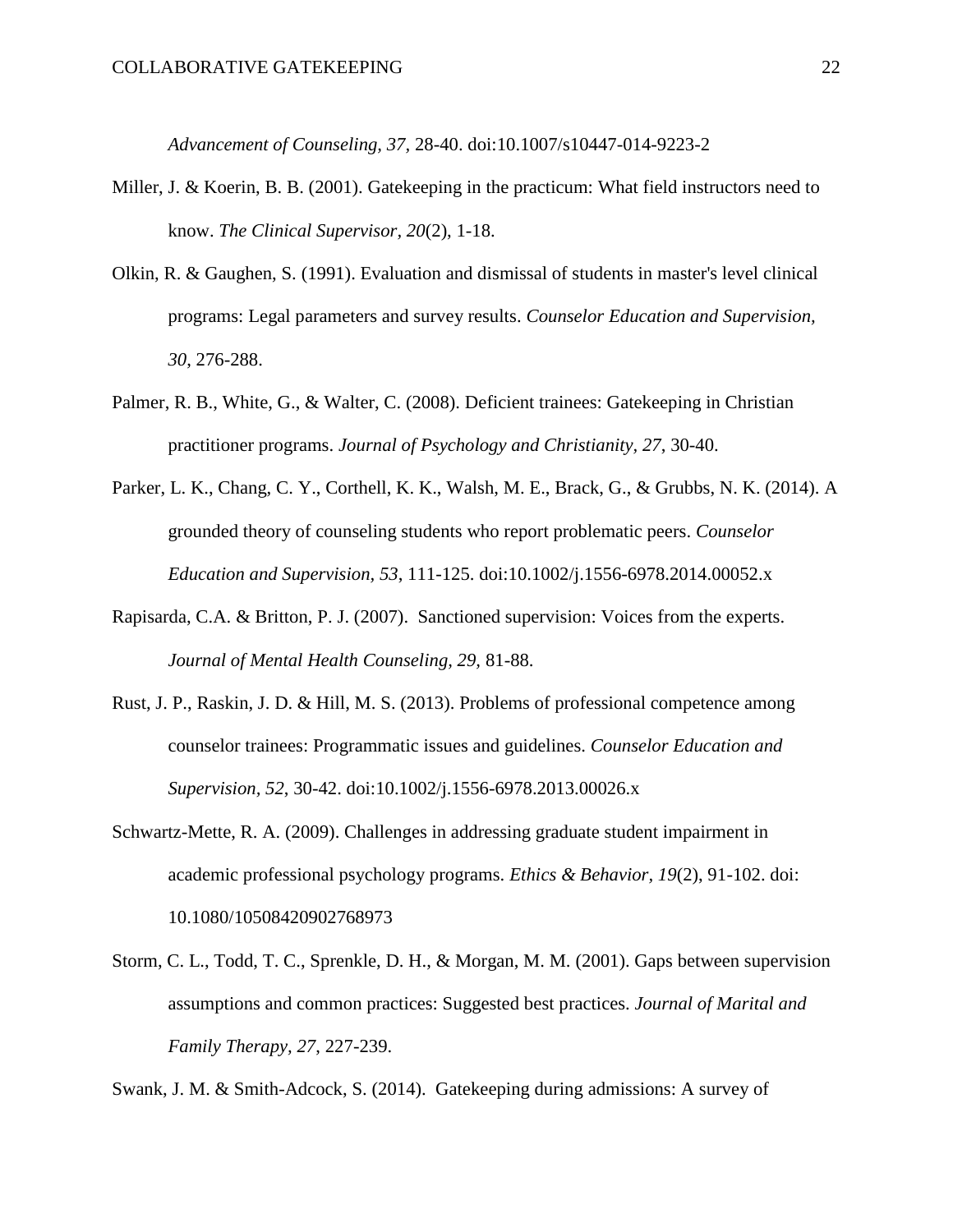counselor education programs. *Counselor Education and Supervision, 53,* 47–61. doi:10.1002/j.1556-6978.2014.00048.x

- Wilkerson, K. (2006). Impaired students: Applying the therapeutic process model to graduate training programs. *Counselor Education and Supervision, 45*, 207-217.
- Wissel, A. M. (2014). Gatekeeping in counselor education: Experiences of terminating students for nonacademic concerns. *VISTAS 2014*. Retrieved from <http://www.counseling.org/knowledge-center/vistas>
- Ziomek-Daigle, J. & Christensen, T. M. (2010). An emergent theory of gatekeeping practices in counselor education. *Journal of Counseling and Development, 88*, 407-415.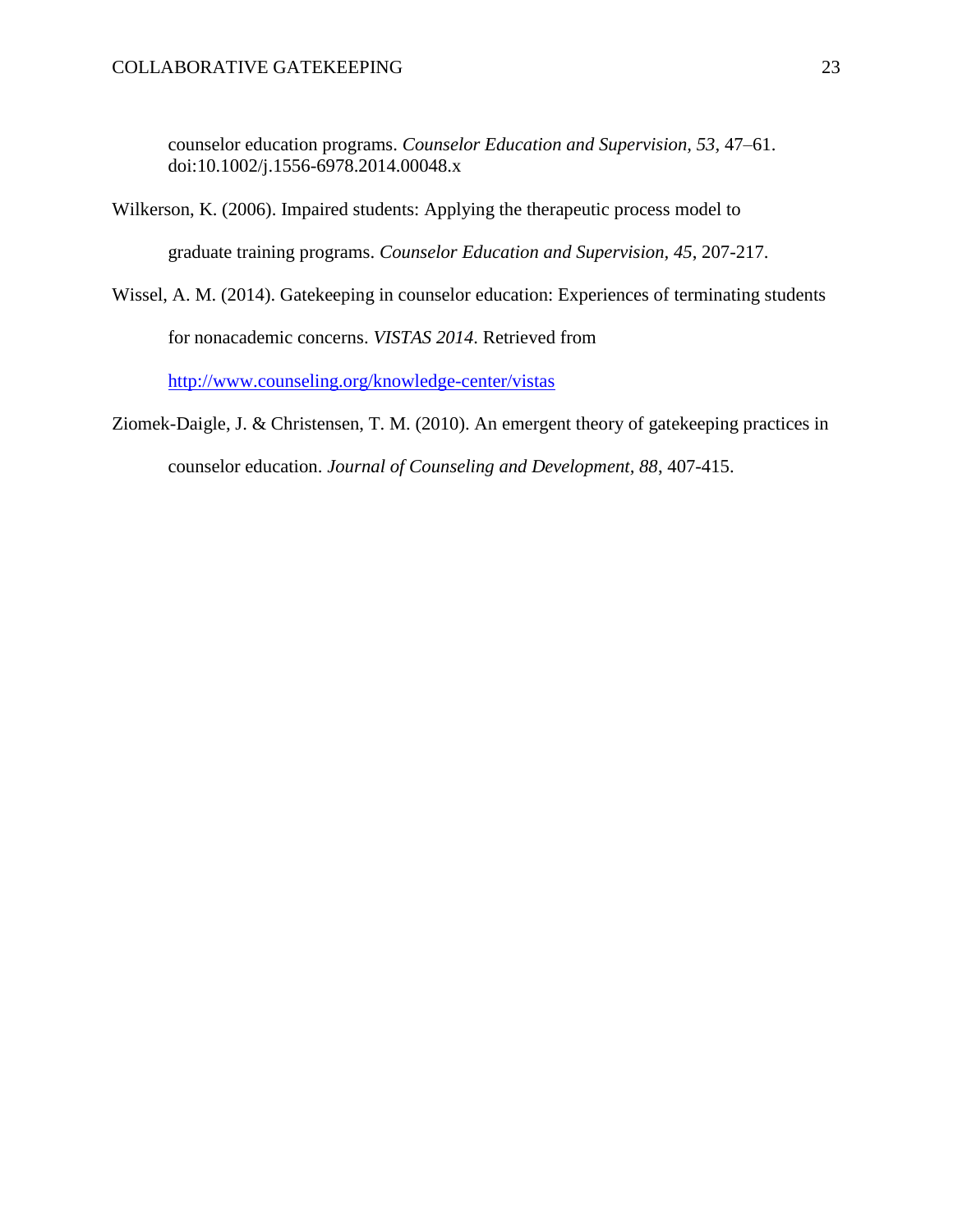# Appendix A: Instrumentation

- 1. Please select the best description of your program modality.
	- a. Traditional (85% or more on campus)
	- b. Online
	- c. Hybrid (Approximately 50% on campus and 50% online)
- 2. In what state or U.S. territory is your academic program?
- 3. What is the area of focus for your program?
	- a. Clinical [Mental Health] Counseling
	- b. Community Counseling
	- c. Mental Health Counseling
- 4. Under what CACREP standards is your program accredited?
	- a. 2009
	- b. 2001
	- c. I'm not sure
- 5. Is your school on a quarter or semester system?
	- a. Quarter
	- b. Semester

6. How many credit hours are required in your program?

7. Are your students/learners required to take any additional coursework or experiential activities outside of the standard CACREP requirements? Please select all that apply.

- Additional Ethics courses
- A psychopharmacology course
- An introspective/personal growth course
- Require personal counseling
- Other- please specify:
- 8. Please identify your role in your program (select all that apply).
	- Professor/ Instructor
	- Academic Staff
	- Program Chair
	- Fieldwork or Internship Coordinator
	- Admissions Coordinator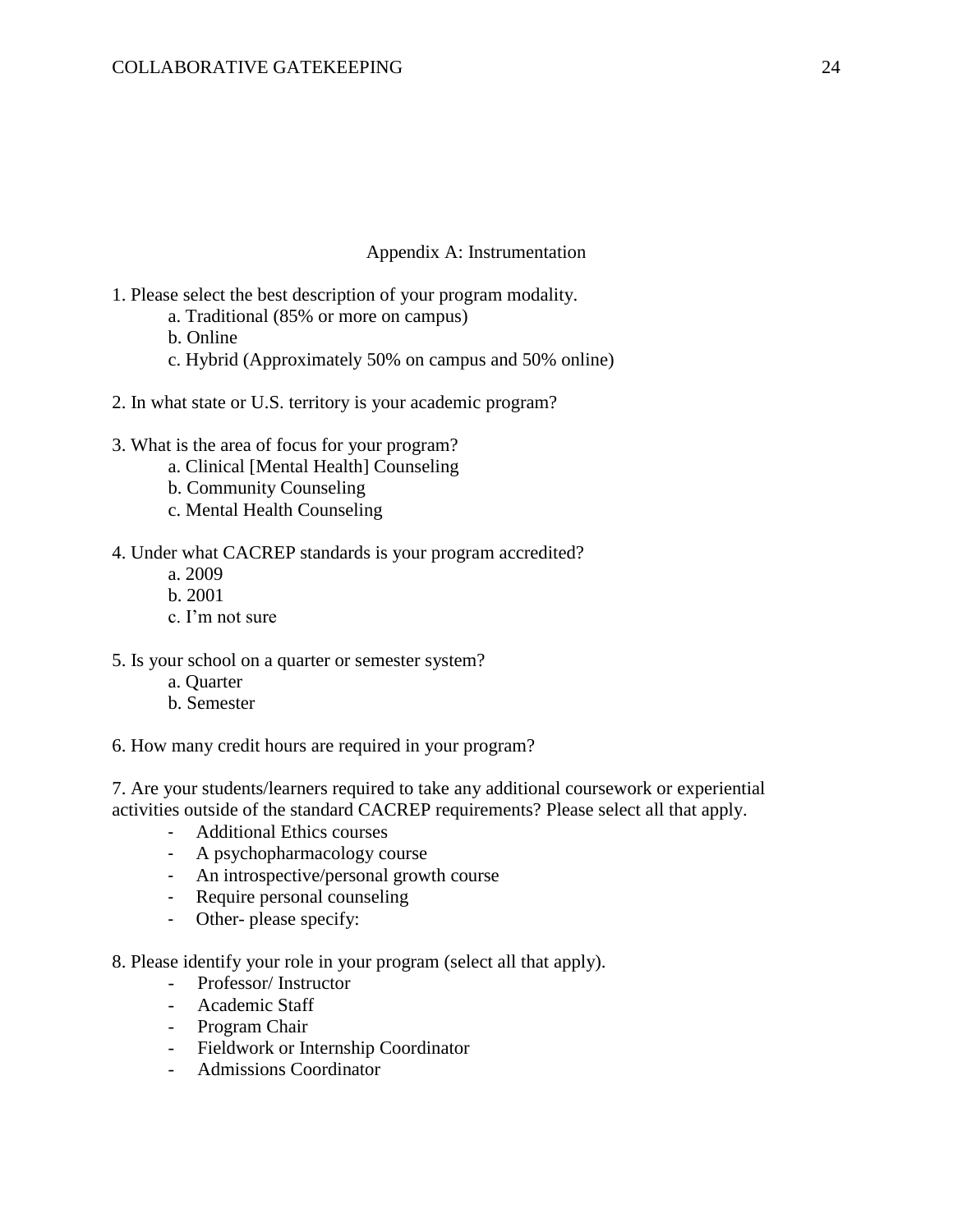9. Please describe your involvement with students/learners in Fieldwork (select all that apply).

- I teach fieldwork courses
- I am the fieldwork lead
- I am the fieldwork chair
- I review fieldwork applications
- I assist students/learners in finding a fieldwork site
- I am not actively involved in fieldwork or the internship process with students/learners

10. Do you offer or require a program specific orientation for Site Supervisors?

- a. Yes
- b. No

11. Is the Site Supervisor required to sign a statement or agreement that specifically states they must disclose their concerns about a student/learner in writing?

- a. Yes
- b. No

12. Approximately how many students/learners have been dismissed, terminated, released or fired from a fieldwork site in the past year?

a. None b. Less than 5 c. 5 – 10 d.  $10 - 15$ e. 15 – 20 f. 20 – 30 g.  $30 - 40$ h. More than 50

13. What actions or steps are taken when students/learners have been dismissed, terminated, released or fired from a fieldwork site? (See Table 1 for choices and results)

14. Has there been a time when a Site Supervisor refused to provide documentation when a student/learner has been terminated from the site?

- a. Yes
- b. No

15. If yes to the previous question, how often have Site Supervisors refused to provide documentation when a student/learner has been terminated from the site?

- Every time (100%)
- Happens most of the time (75%)
- Happens half of the time (50%)
- Happens every now and then (25%)
- Happens infrequently (6-15%)
- Very rare (less than 5%)